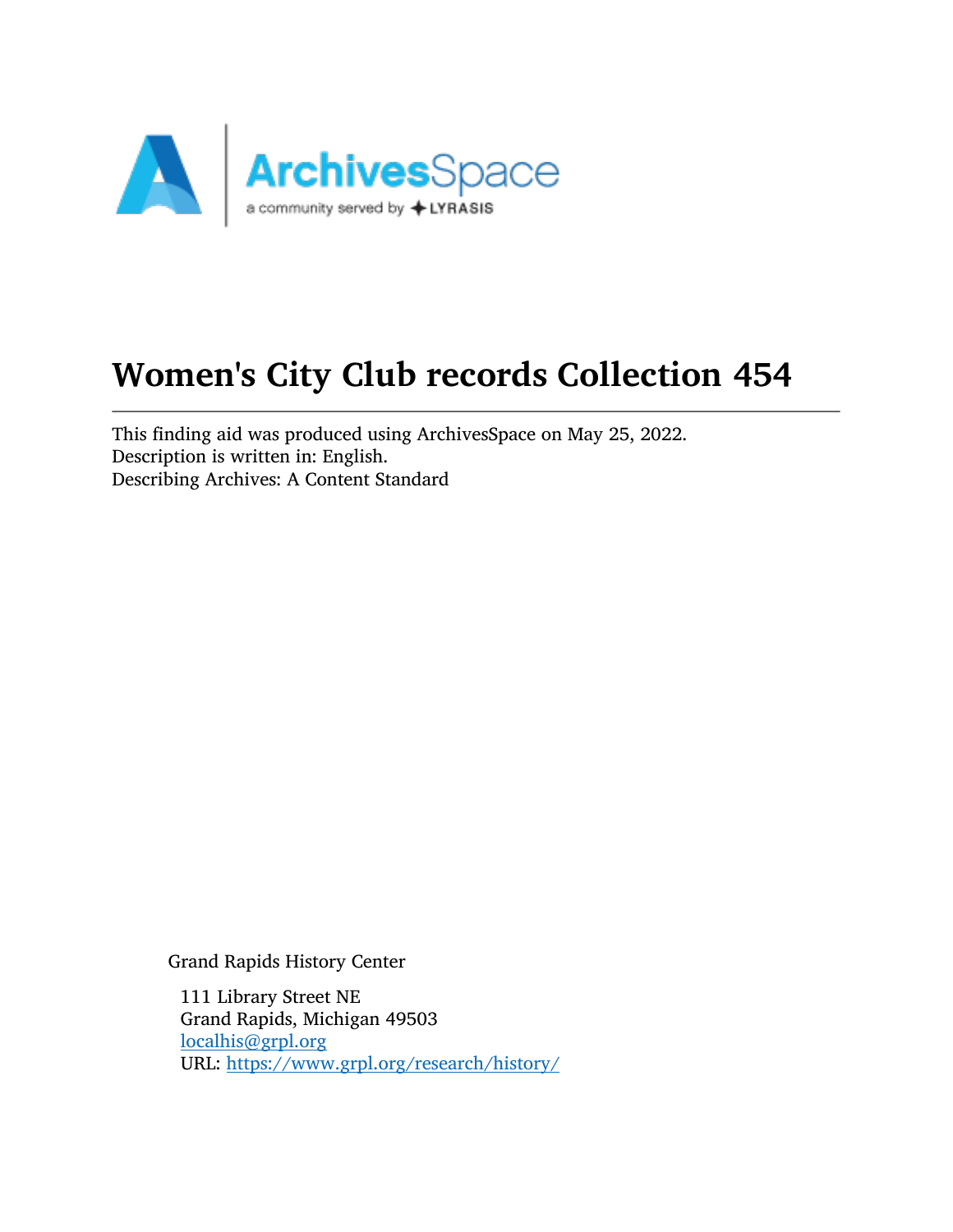## <span id="page-1-0"></span>**Table of Contents**

| 3  |
|----|
|    |
|    |
| 5  |
|    |
|    |
|    |
|    |
|    |
| 10 |
|    |
|    |
|    |
| 18 |
| 18 |
| 18 |
| 19 |
|    |
| 21 |
| 22 |
|    |
|    |
|    |
|    |
|    |
|    |
|    |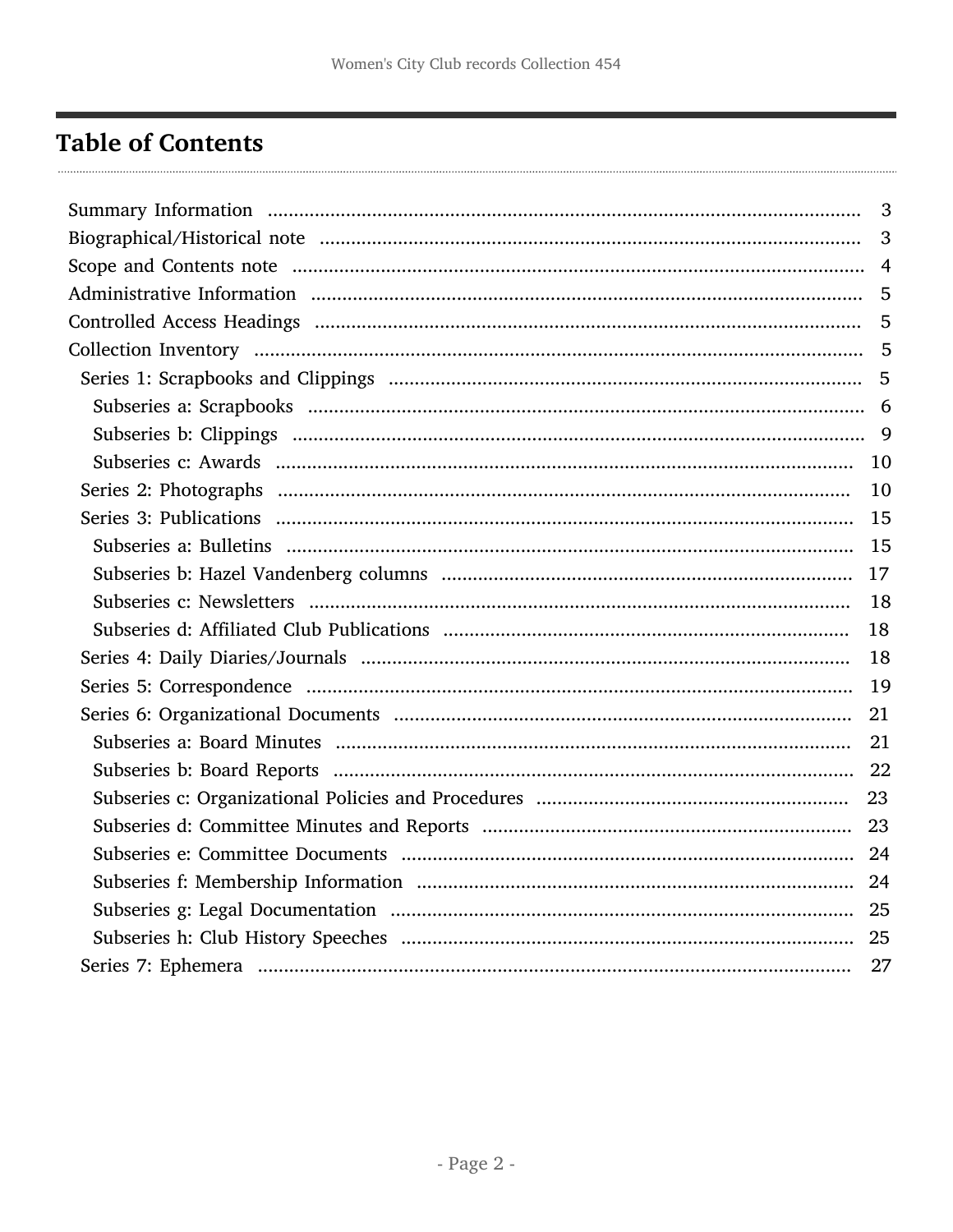### <span id="page-2-0"></span>Summary Information

| <b>Repository:</b>                  | <b>Grand Rapids History Center</b>                                                                                                                                                                                                                                                                                                                                                                                                                                                                                                                                                                                                                                                                                                                                                                                                                                                                                                                                    |
|-------------------------------------|-----------------------------------------------------------------------------------------------------------------------------------------------------------------------------------------------------------------------------------------------------------------------------------------------------------------------------------------------------------------------------------------------------------------------------------------------------------------------------------------------------------------------------------------------------------------------------------------------------------------------------------------------------------------------------------------------------------------------------------------------------------------------------------------------------------------------------------------------------------------------------------------------------------------------------------------------------------------------|
| Title:                              | Women's City Club records                                                                                                                                                                                                                                                                                                                                                                                                                                                                                                                                                                                                                                                                                                                                                                                                                                                                                                                                             |
| ID:                                 | Collection 454                                                                                                                                                                                                                                                                                                                                                                                                                                                                                                                                                                                                                                                                                                                                                                                                                                                                                                                                                        |
| Date [inclusive]:                   | 1900-2012                                                                                                                                                                                                                                                                                                                                                                                                                                                                                                                                                                                                                                                                                                                                                                                                                                                                                                                                                             |
| Physical<br>Description:            | 12.0 Linear feet                                                                                                                                                                                                                                                                                                                                                                                                                                                                                                                                                                                                                                                                                                                                                                                                                                                                                                                                                      |
| Language of the<br><b>Material:</b> | English.                                                                                                                                                                                                                                                                                                                                                                                                                                                                                                                                                                                                                                                                                                                                                                                                                                                                                                                                                              |
| Abstract:                           | The Women's City Club was founded January 4th, 1924 by<br>the presidents of the various women's organizations of Grand<br>Rapids. After the first meeting in November of 1923 the<br>Women's City Club became a private social club where women<br>of the city could meet socially and enjoy the companionship<br>of other women through common and varied interests in<br>Grand Rapids and the State of Michigan, and would then<br>attempt to further the good in Grand Rapids. Throughout the<br>following years, membership grew by the hundreds and by<br>1929 membership was at 1,800 prompting the club officials<br>to purchase their new home address, where the club currently<br>resides today. The members are able to attend educational<br>and cultural programs, concerts, book reviews, a variety of<br>classes, and rent the building for individual usages, which could<br>included birthday parties, anniversary parties, weddings, and<br>dances. |

^ [Return to Table of Contents](#page-1-0)

### <span id="page-2-1"></span>Biographical/Historical note

The Women's City Club was founded January 4th, 1924 by the presidents of the various women's organizations of Grand Rapids with the help from the president of the Women's City Club of Detroit. Some of the women's organizations included the League of Women Voters, Zonta Club, Altrusa Club, and the Women's University Club. November 14th, 1923, twenty-one women from these organizations met for tea at the Peninsular Club where they could discuss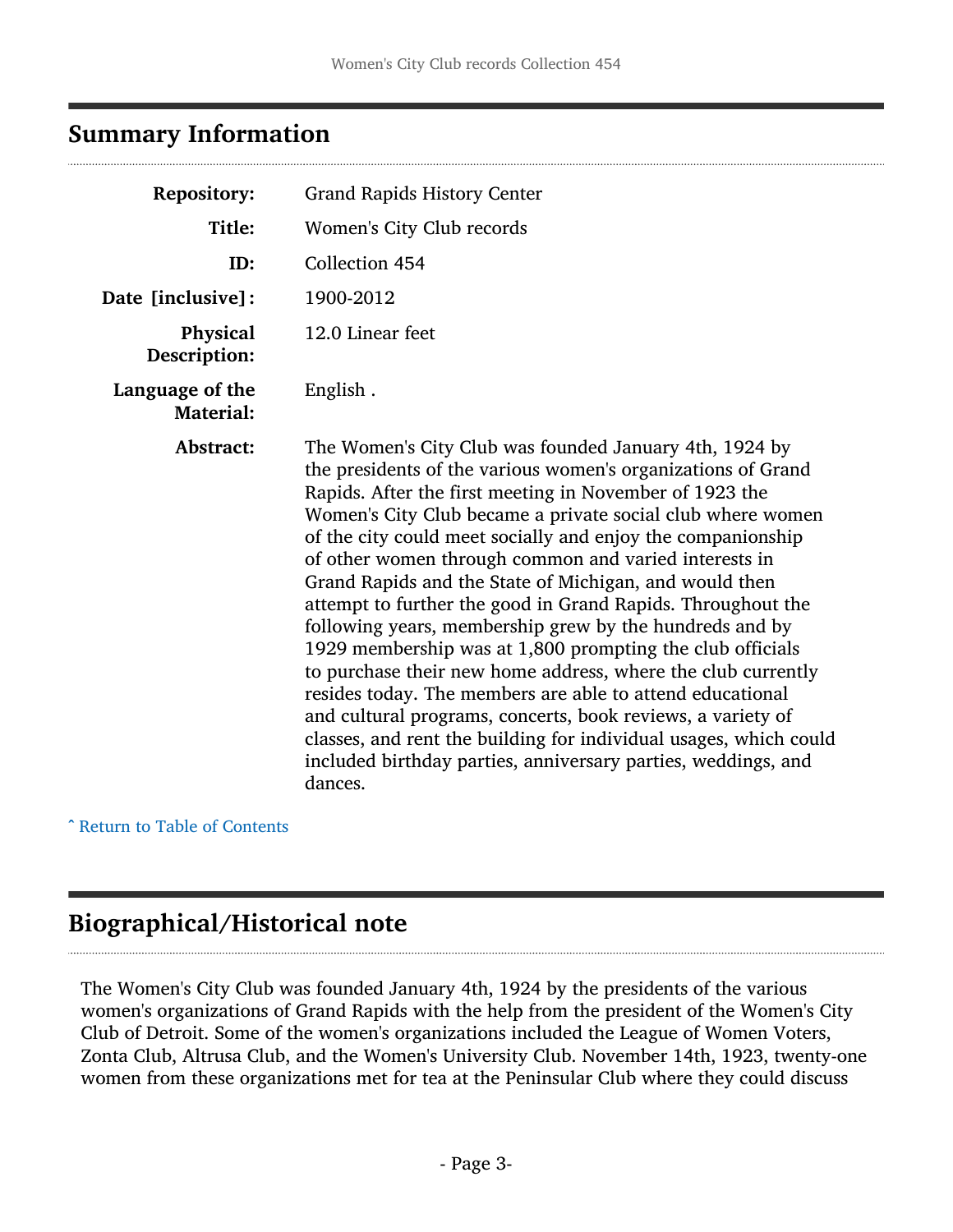the possibility of finding a more permanent headquarters for the many homeless women's organizations, and from then on, the organization was formed.

The Women's City Club became a private social club where women of the city could meet socially and enjoy the companionship of other women whose work and interests were varied, and would then together further the good life in Grand Rapids. By 1924 there were nineteen clubs who were in relation with the club and by June of 1924 there were 800 members. For the first year the Morton Hotel housed the club meetings, but as it soon became clear that the two rooms that were given to the club would not be able to hold the ever growing members, the officers made the decision to purchase their own home in November of 1924; the Silas Godfrey Home.

Over the years membership grew by the hundreds and by 1929 there were 1,800 members. Because of the growing membership it became evident that the Silas Godfrey Home was still not large enough to house the large amount of members, which prompted the club officials to purchase a new home in 1927, called the Sweet House, which is still the home of the Women's City Club.

With the ever growing membership, the programs began to expand. Members could attend educational and cultural programs, style shows, concerts, bus trips, health and lifestyle programs, book reviews, travelogue/arm chair cruises, and a variety of classes. Members can also reserve a space at the clubhouse for private events at no charge during club hours, have lunch in the elegant Desdemona's dining room, and can borrow books from the Edith Spindler Library. Some individual possible usages of the building could include birthday parties, anniversary parties, reunions, special events, rehearsal dinners, weddings, and dances.

^ [Return to Table of Contents](#page-1-0)

### <span id="page-3-0"></span>Scope and Contents note

The Women's City Club collection is broken up into five series, which are based on subject matter.

Series 1: Scrapbooks and clippings, consists primary of local news coverage of club activities.

Series 2: Photographs taken of and by club members.

Series 3: Publications, consists of bulletins, newsletters, and other materials published by the club and its affiliates.

Series 4: Daily Diaries/Journals, contains books used to track visitors and day-to-day events.

Series 5: Correspondence, contains letters and cards sent and received by the club.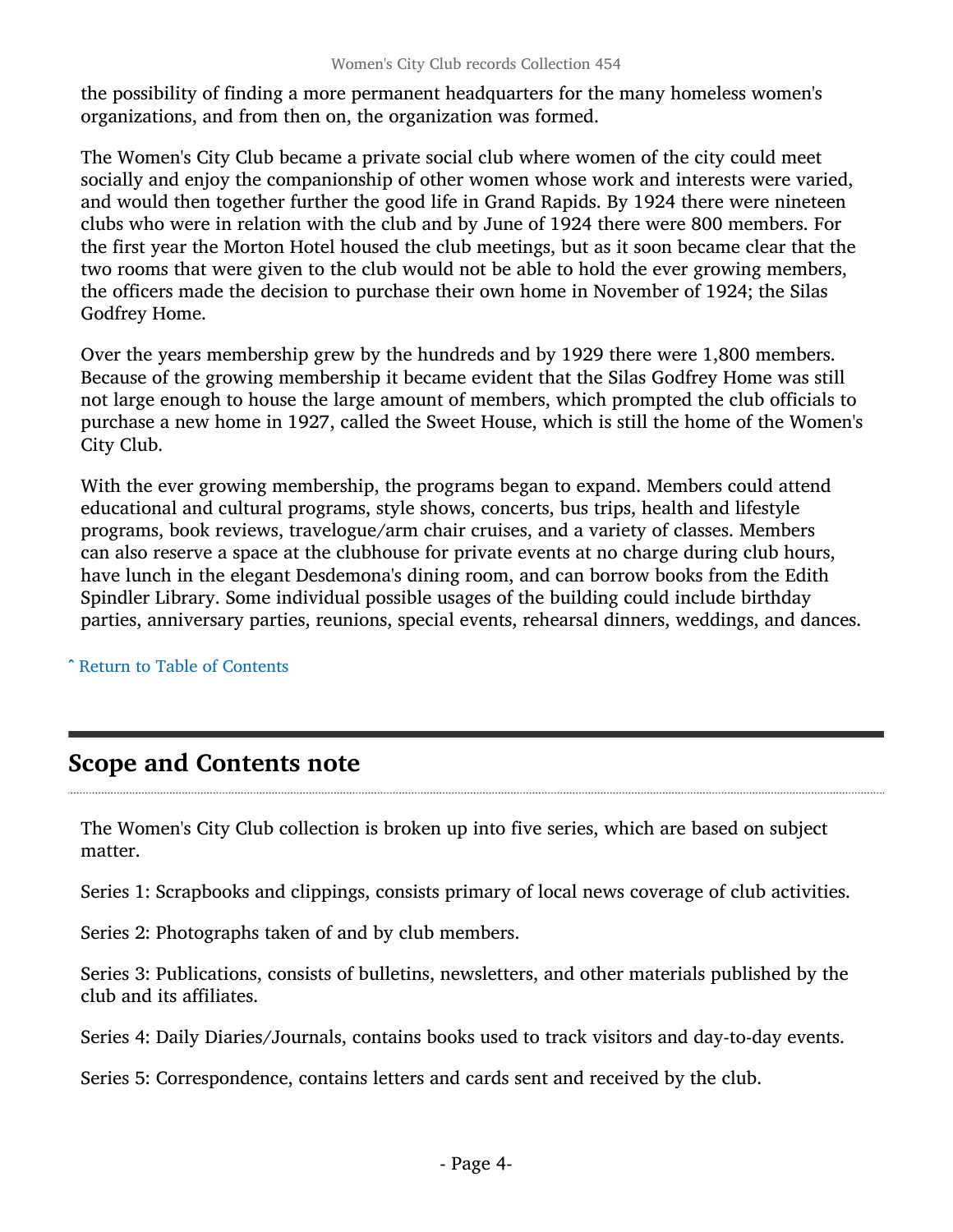Series 6: Organizational documents, contains minutes, reports, and other official documents covering the club's legal and business matters.

Series 7: Ephemera, contains various items of importance to the history of the club.

^ [Return to Table of Contents](#page-1-0)

### <span id="page-4-0"></span>Administrative Information

### Publication Statement

Grand Rapids History Center

111 Library Street NE Grand Rapids, Michigan 49503 [localhis@grpl.org](mailto:localhis@grpl.org) URL: <https://www.grpl.org/research/history/>

^ [Return to Table of Contents](#page-1-0)

### <span id="page-4-1"></span>Controlled Access Headings

- Community life -- Michigan -- Grand Rapids
- Grand Rapids (Mich.) -- History -- photographs
- Women -- Michigan -- Grand Rapids -- History
- Women -- Michigan -- Grand Rapids -- Societies and clubs

### <span id="page-4-2"></span>Collection Inventory

### <span id="page-4-3"></span>Series 1: Scrapbooks and Clippings

#### Scope and Contents

This series contains clippings about the Women's City Club from local newspapers. Some were organized in scrapbooks by year of publication, others were filed by the publication. Beginning in 1973, scrapbook contents were expanded to include photographs of members and advertisements for club programs. A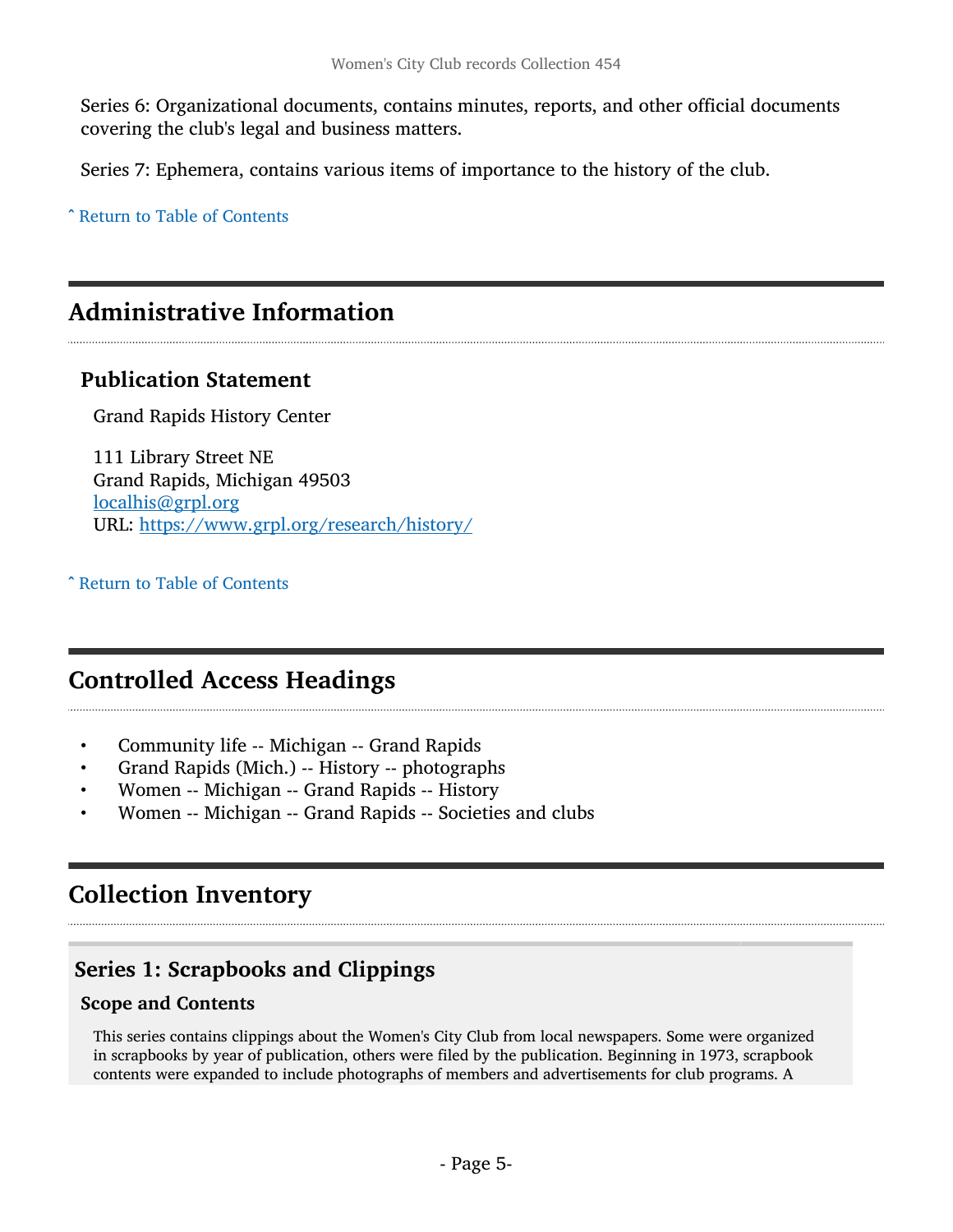couple of scrapbooks cover extended periods of time and/or focus on a particular event or theme as noted.

<span id="page-5-0"></span>

| <b>Subseries a: Scrapbooks</b>   |                  |          |  |
|----------------------------------|------------------|----------|--|
| Title/Description                | <b>Instances</b> |          |  |
| Scrapbook, 1926                  | <b>Box 16</b>    | Object 1 |  |
| Scrapbook, 1926-1928             | Box 3            | Object 1 |  |
| Scrapbook, 1929-1930             | <b>Box 16</b>    | Object 2 |  |
| Scrapbook, 1931-1939             | <b>Box 16</b>    | Object 3 |  |
| Scrapbook, 1930-1970             | <b>Box 15</b>    | Object 2 |  |
| Scrapbook, 1941                  | <b>Box 16</b>    | Object 4 |  |
| Scrapbook, 1942-1944             | Box 3            | Object 2 |  |
| Scrapbook, 1945-1946             | Box 3            | Object 3 |  |
| Scrapbook, 1946-1947             | Box 3            | Object 4 |  |
| Scrapbook, 1947-1948             | <b>Box 16</b>    | Object 5 |  |
| Scrapbook, 1948-1949             | <b>Box 34</b>    | Object 2 |  |
| Scrapbook, 1949-1950             | <b>Box 35</b>    | Object 3 |  |
| Scrapbook, 1951                  | <b>Box 32</b>    | Object 1 |  |
| Scrapbook, 1951-1952             | Box 3            | Object 5 |  |
| Scrapbook, 1951-1968             | <b>Box 15</b>    | Object 1 |  |
| Scrapbook, 1952-1953             | <b>Box 35</b>    | Object 2 |  |
| Scrapbook, 1953-1954             | <b>Box 35</b>    | Object 1 |  |
| Scrapbook, May 1954 to June 1955 | <b>Box 34</b>    | Folder 1 |  |
| Scrapbook, 1955-1956             | <b>Box 34</b>    | Object 1 |  |
| Scrapbook, 1956-1957             | <b>Box 33</b>    | Object 1 |  |
| Scrapbook, 1958-1959             | Box 5            | Object 1 |  |
| Scrapbook, 1963-1980             | <b>Box 15</b>    | Object 3 |  |
| Scrapbook, 1966                  | Box 5            | Object 2 |  |
| Christmas scrapbook, 1973-1977   | Box 1            | Object 1 |  |

#### Scope and Contents

Lucy Barbachym / Mrs. D. Barbachym, Mrs. Victor Barnes, Mary Anne Baumgartner, Mrs. Reynolds A. Brander, Mr. and Mrs. Collins Brooks, Mr. and Mrs. Gordon Carson, Mrs. Willard Combs, Mrs. Wayne Corey, Carol Crump / Mrs. Joseph Crump, Sr.,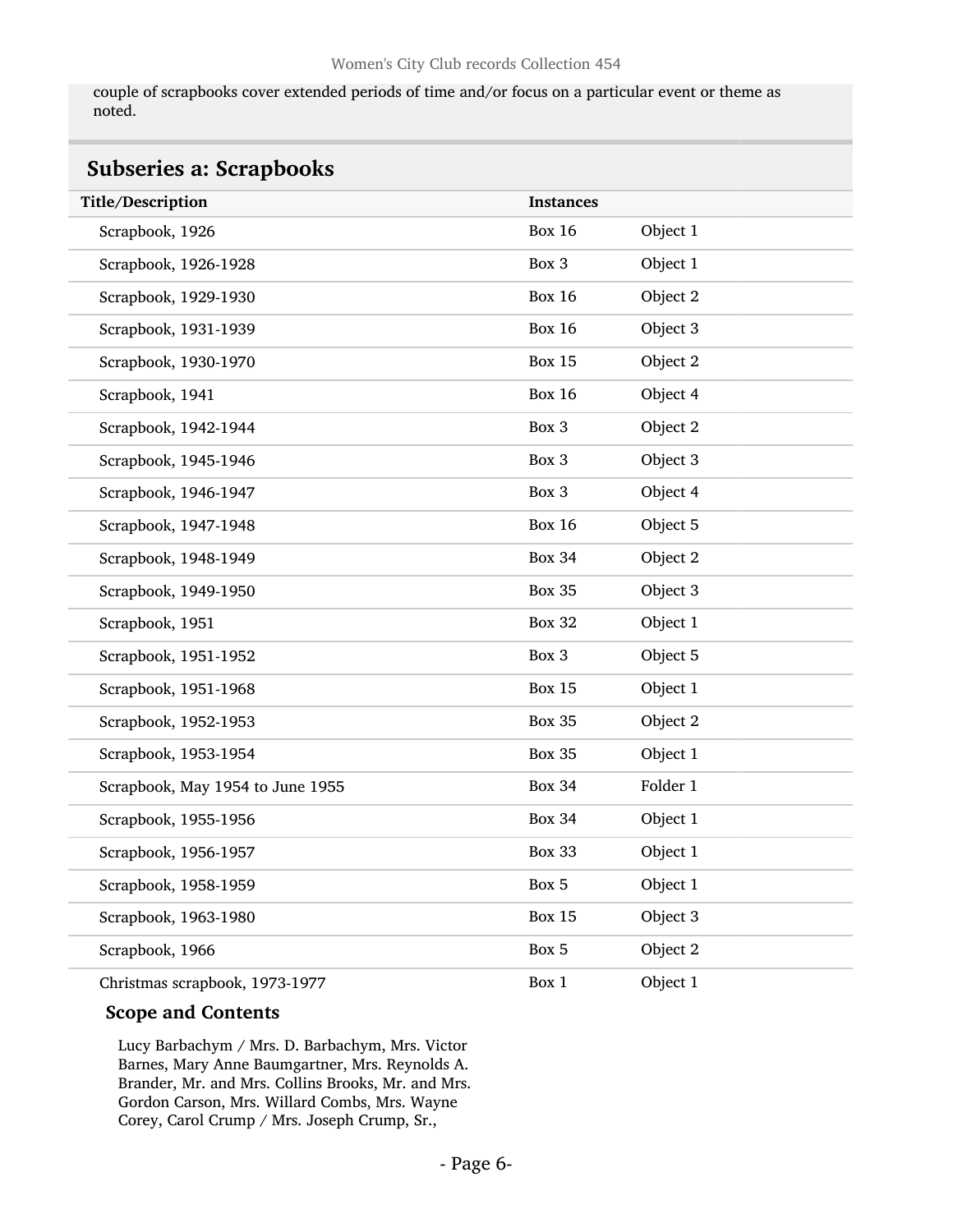Mrs. Jack R. Decker, Patricia DeGroot / Mrs. M.B. DeGroot, Connie De Voe / Mrs. Richard De Voe, Mr. and Mrs. George DeVries, Mrs. Ramon G. Douse, Doris Dunham, Mrs. John W. Dwyer, Mrs. Kenneth D. Ellis, Mrs. Elvin Fisher, Josephene Fitzgerald / Mrs. G.W. Fitzgerald, Mrs. E. Hemingway Fuller, Mrs. Elmer J. Halton, Phyllis Hessler / Mrs. Wesley Hessler, Mrs. Richard B. Hiltz, Mr. and Mrs. Thomas Hoban, Mrs. George R. Hollister, Addie Hoover / Mrs. Robert Hoover, LaVanche Johnson / Mrs. C. Arthur Johnson, Mrs. Harlowe Kelly, Norma Kempainnen / Mrs. William Kempainnen, Jane Knape / Mrs. Donald J. Knape, Louise Lewis / Mrs. Leonard Lewis, Margaret Lindsay / Mrs. Clayton E. Lindsay, Mr. and Mrs. Daniel Lipke, Ann Malaney / Mrs. Charles R. Malaney, Mrs. Bernard D. Mitchell, Mrs. Ralph Nielsen, Mrs. Herman Oosting, Molly Pritz / Mrs. Thomas R. Pritz, Mrs. Charles S. Robb, Mrs. Robert, Mrs. Donald Schilken, Mrs. Erhardt C. Schlenker, Mrs. Harold Schumacker, Jane Sharphorn, Mrs. Michael A. Skaff, Mr. and Mrs. Christian Sorensen, Ernestine Steiner / Mrs. C.J. Steiner, Mr. and Mrs. Wiliam Stoner, Mrs. Lewis Tinkham, Lorna Tuller and Bob Tuller, Elayne Van Sluyters / Mrs. R.E. Van Sluyters, Mrs. Joseph Taylor, Mary Ann Wierema / Mrs. J.A. Wierema, Mrs. John B. Wilkes, Mrs. Robert C. Woodhouse, Dorothy Zellner / Mrs. Thomas C. Zoellner

Scrapbook – "Decade of 2000", 2000-2010

#### Scope and Contents

Donna Alkema, Connie Amante, Barbara Amberg, Marie Anderson, Janet Bacon, Margaret Ballew, Helen Bellows, Patricia Berry, Marcia Bertsch, Helen Blinkhorn, June Bodeniller, Nickie Bowman, Marilyn Brune, Angie Butts, Marti Childs, Kathryn Collins, Irma Cornelius, Rosemary Cornelius, Laurel Deruda, Carol Dodge, Marilyn Drune, Betty Jane Genger, Jackie Ghysels, Jane Groh, Priscilla Hallas, Nancy Hamilton, Don Hansen, Claudia Hardy, Janet Heindrichs, Mary Hieshetter, Mary A. Holmes, Barbara Hudson, Lois Johnson, Ora Jones, Katherine Kimball, Adele Krhovsky, Sylvia Krissoff, Marion Lathrop, Maxine Leigh, Betsey Linscott, Ginia Lorenz, Marilyn Lundquist, Josephine Luton, Mary Lee Lynch, Sandra Martin, Shirley Mayer, Judy Morris, Rose Nanzig, Louise Neesley, Virginia Neis, Lucy Niedenthal, Joan Niles, Irene Nowak, Marjorie Paul, Shirley K. Perkins-Daniels, Dorotha Pitcher, Sharron Podleski, Marge Byington Potter, Betty Powell, Mae Preston, Ruth Raimon, Charlene Rice, Austra Rinkuss, Betty Robbins, Stella Royce, Pat Shea, Jean Silbar, Lou Simpson, Desdemona Sweet, Martin L. Sweet, Georgia Thompson, Mary Thompson, Candace Titus, Rita Traynor, Jean

Box 2 Object 2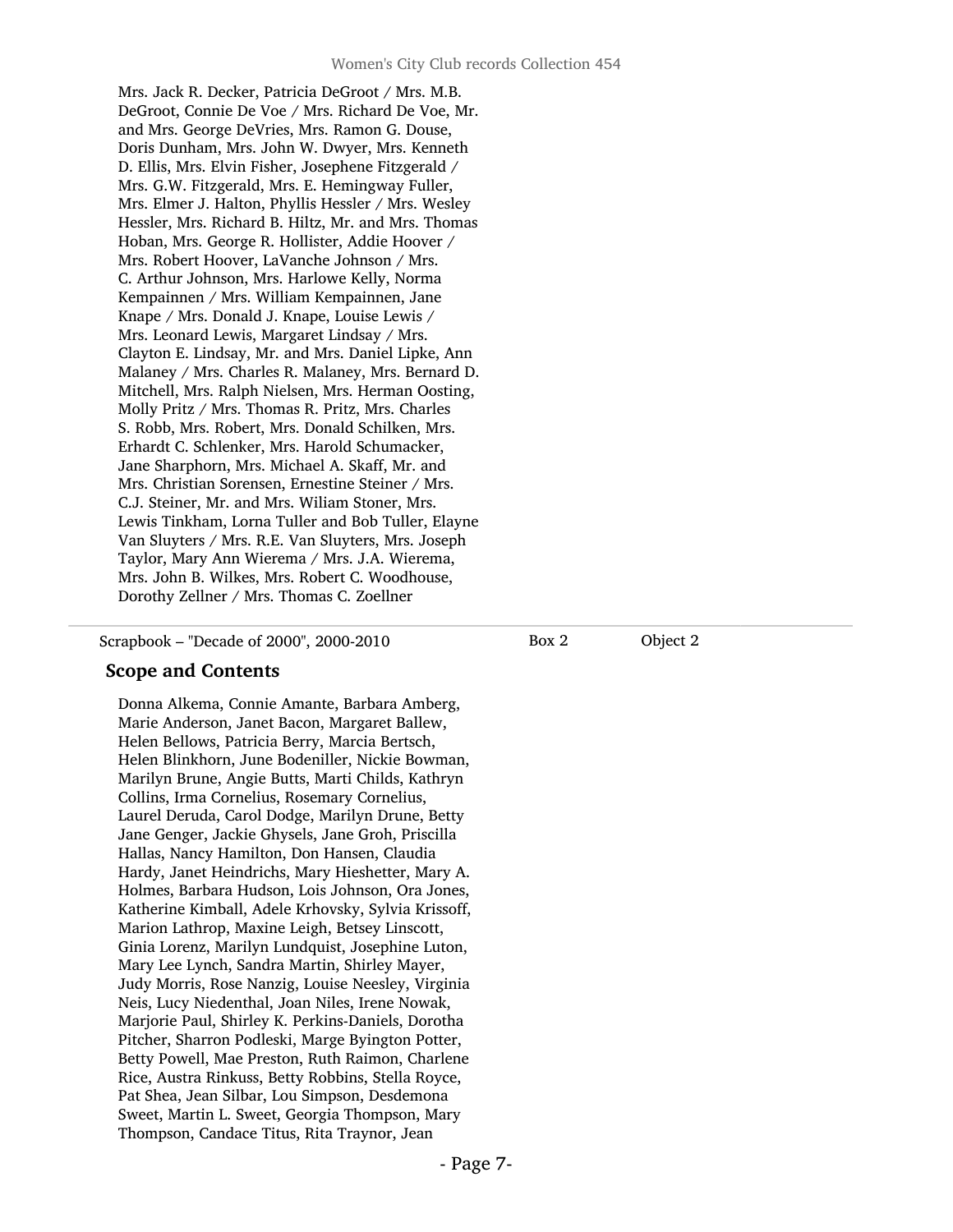Vander Laan, Margery "Marge" VanderPloeg, Bunny Vos, Rev. B. Margaret Voss, Betty Warber, Judy Weersing, B.J. Whigham, Jean Whittier, Jean Wilson, Shirley Wirth, Nancy Wright, Nickie Zabriski

#### Scrapbook, 2010-2014

Box 2 Object 3

#### Scope and Contents

Donna Alkema, Barbara Amberg, Mary "Betts" Andre, Diana Annibali, Janet Bacon, Helen Bellows, Larry Biser, Fred Bivins, Jane Bodenmiller, Florence Bouwman, Nickie Bowman, Myra Bradford, Marilyn Brune, Margaret Burrows-Getz, Marge Byington, Shirley Carroll, Betts Casey, Pat Cebelak, Myrtle Koon Cherryman, Grace Clark, Pearl Clarke, Jane Claus, Kathlyn Collins, Irma Cornelius, Rosemary Cornelius, Lin Culver, Nancy Dausman, Carol Dodge, Nancy Douglas, Diana Farage, Shirley Feighner, Mary Forslund, Jackie Ghysels, Rosalyn Ghysels, Sherri Gibson, Linda Girard, Becky Goodspeed, Barbara Gordon, Marshall Grale, June Groh, Patricia Hallas, Nancy Hamilton, Claudia Hardy, Janet Heinrichs, Mary Lou Herzog, Jane Hesselschwerdt, Mary Hieshetter, Dirk Hoffius, Patricia Hoxie, Barbara Hudson, Arleen Irvin, Lois Johnson, Ora Jones, Nick Kennedy, Ginny Kiel, Judith Kienitz, B.J. Klomparens, Glenna Knape, Sylvia Krissof, Maxine Leigh, Betsey Linscott, Kristin Longo, Ginia Lorenz, Marilyn Lundquist, Joan Lupton, Josephine Luton, Mary Lee Lynch, Sandra Martin, Wendy Marty, Shirley Mayer, Barbara Mayo-Johnson, Katy McAleenan, Andrea McFarland, Dorothy Messinger, Judith Meyer, Harriet Mitchell, Judy Morris, Virginia "Ginny" Neis, Lucy Niedenthal, Irene Nowak, Kathleen Oliver, Mary Ollis, Marjorie Paul, Marion Peterson, Dorotha Pitcher, Alice Porter, Mae Preston, Ruth Raimon, Josephine Rems, Patricia Renucci, Charlene Rice, Austra Rinkuss, Betty Robbins, Jennifer Rose, Jane Rossi, Anne Rudell, Grace "Lou" Simpson, Yvonne Sims, Norma Sprague, Mary Alice Staples, Patricia Stegmeier, Tamara Steil, JoAnn Stevenson, Christine Sundstrum, Desdemona Sweet, Martin L. Sweet, Rita Taylor, Dorothy Terhune, Mary Thompson, Cat Timermanis, Mary Tulos, Sharon Vance, Jean Vander Laan, Margery "Marge" VanderPloeg, Joann VanderVennen, Marilyn Vankat, Marilyn Van Orden, Marianne Veit, Rev. B. Margaret Voss, Helen Wade, Donna Warber, Judy Weersing, Sarah Westrick, Jean Whittier, Ellen Wicks, Carol Wigert, Patricia Wilkinson, Sally Wilson, Shirley Wirth, Mary Louise Wolf, Nancy Wright, Marilyn Zost, Beatrice Zylstra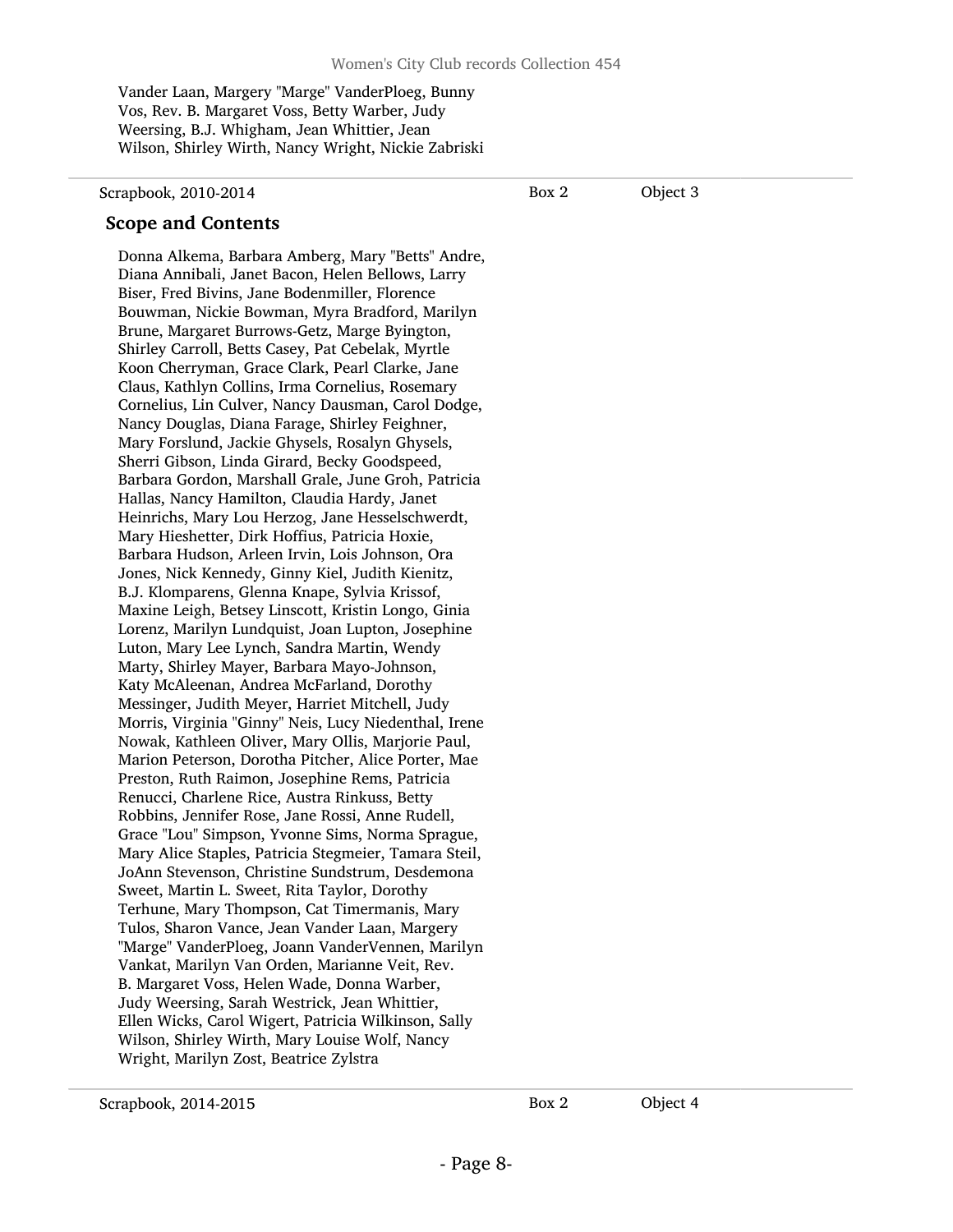#### Scope and Contents

May 2014-January 2015; Mary "Betts" Andre, Diana Annibali, Janet Bacon, Nancy Bailey, Mary Ballew, Florence Bouwman, Myra Bradford, Marilyn Brune, Marge Byington, Betts Casey, Pat Cebelak, Marti Childs, Pearl Clarke, Jane Claus, Kathlyn Collins, Irma Cornelius, Rosemary Cornelius, Nancy Dausman, Carol Dodge, Linda Doering, Diana Farage, Mary Forslund, Jackie Ghysels, Barbara Gordon, Jane Groh, Patricia Hallas, Claudia Hardy, Janet Heinrichs, Mary Lou Herzog, Jane Hesselschwerdt, Mary Hieshetter, Jean Hollebeck, Patricia Hoxie, Barbara Hudson, Lois Johnson, B.J. Klomparens, Glenna Knape, Betsey Linscott, Marilyn Lundquist, Mary Lee Lynch, Sandra Martin, Wendy Marty, Shirley Mayer, Barbara Mayo-Johnson, Katy McAleenan, Andrea McFarland, Dorothy Messinger, Judith Meyer, Harriet Mitchell, Virginia "Ginny" Neis, Lucy Niedenthal, Irene Nowak, Kathleen Oliver, Mary Ollis, Marion Peterson, Dorotha Pitcher, Alice Porter, Mae Preston, Patricia Renucci, Josephine Reus, Charlene Rice, Betty Robbins, Jane Rossi, Grace "Lou" Simpson, Yvonne Sims, Mary Alice Staples, Patricia Stegmeier, Tamara Steil, Christine Sundstrum, Desdemona Sweet, Martin L. Sweet, Dorothy Terhune, Margery "Marge" VanderPloeg, Marilyn Van Orden, Marianne Veit, Helen Wade, Judy Weersing, Sarah Westrick, B.J. Whigman, Jean Whittier, Ellen Wicks, Carol Wigert, Patricia Wilkinson, Sally Wilson, Shirley Wirth, Mary Louise Wolf, Carol Wright, Nancy Wright, Marilyn Zost, Beatrice Zylstra

### <span id="page-8-0"></span>Subseries b: Clippings

| Title/Description                                                                       | <b>Instances</b> |           |  |
|-----------------------------------------------------------------------------------------|------------------|-----------|--|
| News article, 1924                                                                      | Box 8            | Folder 10 |  |
| <b>Scope and Contents</b>                                                               |                  |           |  |
| First meeting of new season; Katherine Locke, Mrs.<br>William Bowen, Mrs. Dudley Waters |                  |           |  |
| News articles, 1932-1979                                                                | Box 7            | Folder 7  |  |
| The Grand Rapids Mirror, Mar-Apr 1934, 1937                                             | <b>Box 17</b>    | Folder 4  |  |
| The Grand Rapids Mirror, 1935-1937                                                      | Box 9            | Folder 5  |  |
| News articles, 1949-1992                                                                | <b>Box 18</b>    | Folder 9  |  |
| News articles, 1955-1986                                                                | Box 9            | Folder 4  |  |
| News articles, 1955-2008                                                                | Box 1            | Folder 19 |  |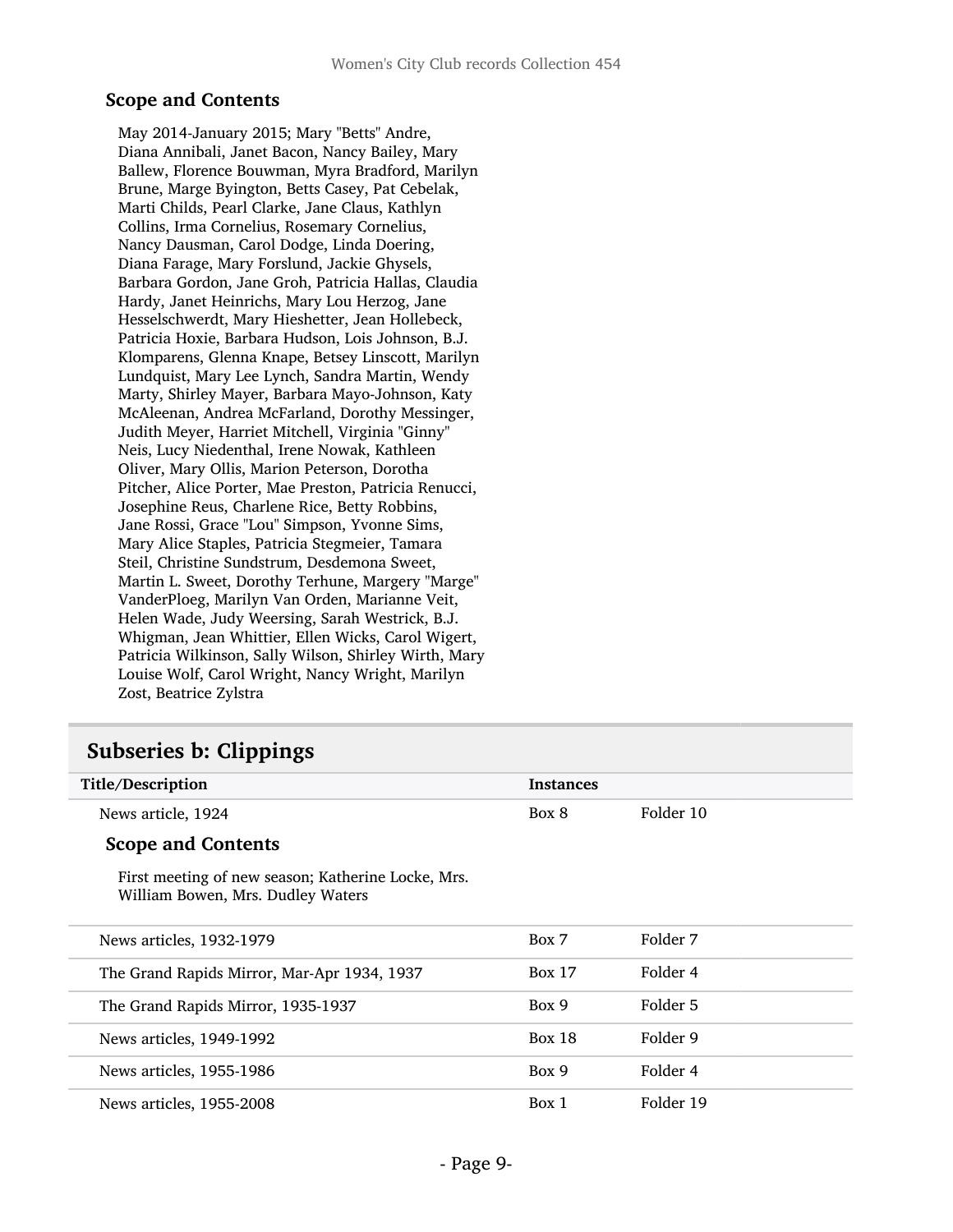| The Grand Rapids Press – coverage of club events,<br>1968-1974            | Box 1         | Folder 12 |
|---------------------------------------------------------------------------|---------------|-----------|
| News articles, 1984-1988                                                  | Box 1         | Folder 13 |
| News articles, 2003-2004                                                  | Box 9         | Folder 10 |
| Heritage Hill newsletters, 2004                                           | Box 9         | Folder 12 |
| The Grand Rapids Press - ArtPrize WCC exhibit news<br>clippings, Sep 2014 | <b>Box 23</b> | Folder 9  |

### <span id="page-9-0"></span>Subseries c: Awards

| Title/Description                                                                                                | <b>Instances</b> |           |
|------------------------------------------------------------------------------------------------------------------|------------------|-----------|
| "Christmas on the Grand" certificate of appreciation from<br>Gerald R. Ford museum, 1996                         | Box 7            | Folder 4  |
| "Christmas on the Grand" honorable mention for a<br>beautiful Christmas tree from Gerald R. Ford museum,<br>1999 | Box 9            | Folder 17 |

#### ^ [Return to Table of Contents](#page-1-0)

### <span id="page-9-1"></span>Series 2: Photographs

#### Scope and Contents

This series contains photographs taken by, and of, the Women's City Club members.

| <b>Instances</b><br>Folder 2<br>Box 7<br>Photographs of remodel performed by Craig Decorators<br>Painting Co., photograph of CDPC employee, CDPC business<br>card<br>Folder 6<br><b>Box 17</b><br>Dagne Rigert photograph<br>Folder 5<br><b>Box 17</b><br>Color photograph of four women sitting in living room<br><b>Scope and Contents</b><br>"Save for Kathryn 'Lady K"' written on back of<br>photograph<br>Folder 1<br>Box 9<br>Black and white photograph of dining staff<br><b>Scope and Contents</b><br>Cassie, Alice, Sally, Virginia, Betty, & Pat<br>Folder 8<br><b>Box 18</b><br>Photograph of clubhouse<br>Folder 3<br>Box 7<br>Clubhouse repairs photographs<br>Folder 8<br>Box 9<br>Christmas photographs |                   |  |
|--------------------------------------------------------------------------------------------------------------------------------------------------------------------------------------------------------------------------------------------------------------------------------------------------------------------------------------------------------------------------------------------------------------------------------------------------------------------------------------------------------------------------------------------------------------------------------------------------------------------------------------------------------------------------------------------------------------------------|-------------------|--|
|                                                                                                                                                                                                                                                                                                                                                                                                                                                                                                                                                                                                                                                                                                                          | Title/Description |  |
|                                                                                                                                                                                                                                                                                                                                                                                                                                                                                                                                                                                                                                                                                                                          |                   |  |
|                                                                                                                                                                                                                                                                                                                                                                                                                                                                                                                                                                                                                                                                                                                          |                   |  |
|                                                                                                                                                                                                                                                                                                                                                                                                                                                                                                                                                                                                                                                                                                                          |                   |  |
|                                                                                                                                                                                                                                                                                                                                                                                                                                                                                                                                                                                                                                                                                                                          |                   |  |
|                                                                                                                                                                                                                                                                                                                                                                                                                                                                                                                                                                                                                                                                                                                          |                   |  |
|                                                                                                                                                                                                                                                                                                                                                                                                                                                                                                                                                                                                                                                                                                                          |                   |  |
|                                                                                                                                                                                                                                                                                                                                                                                                                                                                                                                                                                                                                                                                                                                          |                   |  |
|                                                                                                                                                                                                                                                                                                                                                                                                                                                                                                                                                                                                                                                                                                                          |                   |  |
|                                                                                                                                                                                                                                                                                                                                                                                                                                                                                                                                                                                                                                                                                                                          |                   |  |
|                                                                                                                                                                                                                                                                                                                                                                                                                                                                                                                                                                                                                                                                                                                          |                   |  |
|                                                                                                                                                                                                                                                                                                                                                                                                                                                                                                                                                                                                                                                                                                                          |                   |  |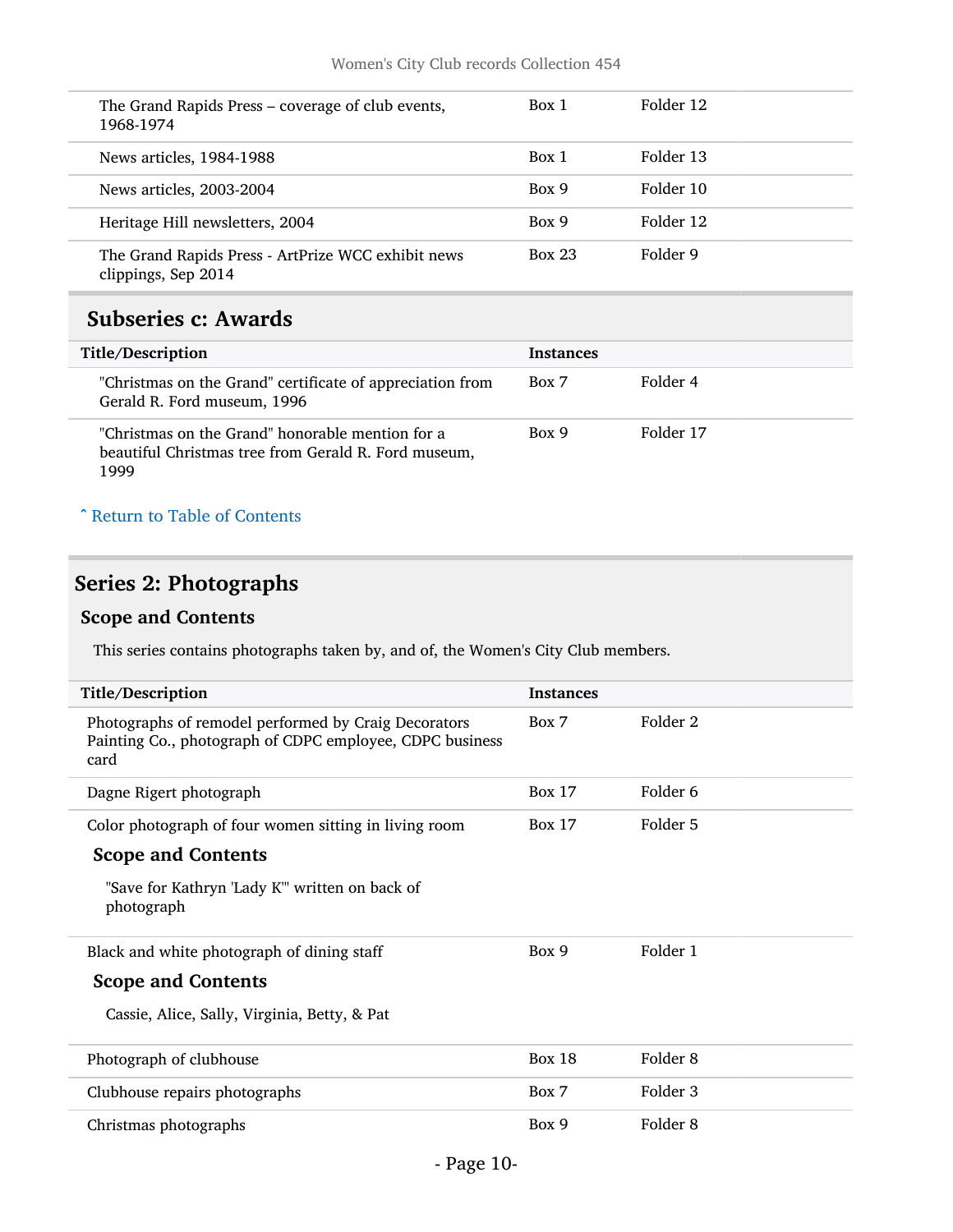| Clubhouse photographs and pamphlets                                                                                                                                                                                                                                                                                                                                                                                                                                                               | <b>Box 17</b> | Folder 13  |  |
|---------------------------------------------------------------------------------------------------------------------------------------------------------------------------------------------------------------------------------------------------------------------------------------------------------------------------------------------------------------------------------------------------------------------------------------------------------------------------------------------------|---------------|------------|--|
| Photographs of "First Lady Fashion" program and various<br>members, 1950-1991                                                                                                                                                                                                                                                                                                                                                                                                                     | <b>Box 17</b> | Folder 12  |  |
| Photographs of board members, 1956-1967                                                                                                                                                                                                                                                                                                                                                                                                                                                           | Box 9         | Folder 6   |  |
| <b>Scope and Contents</b>                                                                                                                                                                                                                                                                                                                                                                                                                                                                         |               |            |  |
| WCC board members from the years 1956 and 1967;<br>M.F.A. Baldwin, Mrs. Ben Dean, Mrs. Walter C. Fisher,<br>Alicent Holt, Mrs. W.R. Hook, Mrs. Fred M. Keller, Kay<br>Lipke, Mrs. Norma Patton, Mrs. Edward A. Rood Jr.,<br>Hobby Shaw, Marion S. Shields, Jean Whittier, Mrs.<br>Wayne Young                                                                                                                                                                                                     |               |            |  |
| Photographs of guest speakers, 1968-1990                                                                                                                                                                                                                                                                                                                                                                                                                                                          | Box 1         | Folder 23  |  |
| Color photographs of kitchen, group photographs of board<br>members (black and white, color), 1978-1990                                                                                                                                                                                                                                                                                                                                                                                           | Box 1         | Folder 17  |  |
| <b>Scope and Contents</b>                                                                                                                                                                                                                                                                                                                                                                                                                                                                         |               |            |  |
| Jane Albee, Hazel Barnes, Margaret Baumgartner,<br>Jane Campau, Ruth Clay, Alicia DuRand, Lois<br>Eschels, Doris Hall, Kitty Homan, Murry Idema,<br>Sylvia Johnson, Vicki Keyser, Eve Kranenberg, Marie<br>Kriuthof, Lee, Betsy Mathieson, Katie McAleenan,<br>Verna Moatman, Dottie Messinger, Cindy Newton,<br>Merna Ofield, Ann Riach, Jean Schler, Nancy Skenner,<br>Mary Smolenski, Ginny Tinkham / Mrs. Lewis<br>Tinkham, Eleanor Tumath, Eunice Westerman, Ginny<br>Wilkes, Mary Ann Young |               |            |  |
| Photographs of staff members, photographs of annual<br>meetings, photographs of club members, 1980-1990                                                                                                                                                                                                                                                                                                                                                                                           | <b>Box 17</b> | Folder 9   |  |
| <b>Scope and Contents</b>                                                                                                                                                                                                                                                                                                                                                                                                                                                                         |               |            |  |
| Photographs of: kitchen staff; staff member 1980; staff<br>members 1988; staff members in dining room 1990;<br>annual meeting 1997: Peg Reeves, Helen Boer, Lucy<br>Niedenthal, Peg Strahan; annual meeting 1988: Helen<br>Bradford; club members 1990                                                                                                                                                                                                                                            |               |            |  |
| History Committee photographs of members and speakers,<br>1981-1990                                                                                                                                                                                                                                                                                                                                                                                                                               | <b>Box 18</b> | Folder 6/7 |  |
| <b>Scope and Contents</b>                                                                                                                                                                                                                                                                                                                                                                                                                                                                         |               |            |  |
| Mabel Allen, Marie Anderson, Margaret Benefiel,<br>Helen Mae Bolt, Florence Bouwman, Carol Bullock,<br>Mina Buys, Jane Campreau, Harriet Erybers, Kathy<br>Fahner-Jones, Diane Farage, Priscilla Hallas, Dorothy<br>Hauser, Mary Holmes, Kathryn Homan, Sandra<br>Jackoboice, Louise Kenaga, Marie Kirkpatrick, Gloria<br>Lambkin, Marion Lathrop, Katy McAleenan, Lucy<br>Niedenthal, Mae Patten, Margaret Reeves, Patricia                                                                      |               |            |  |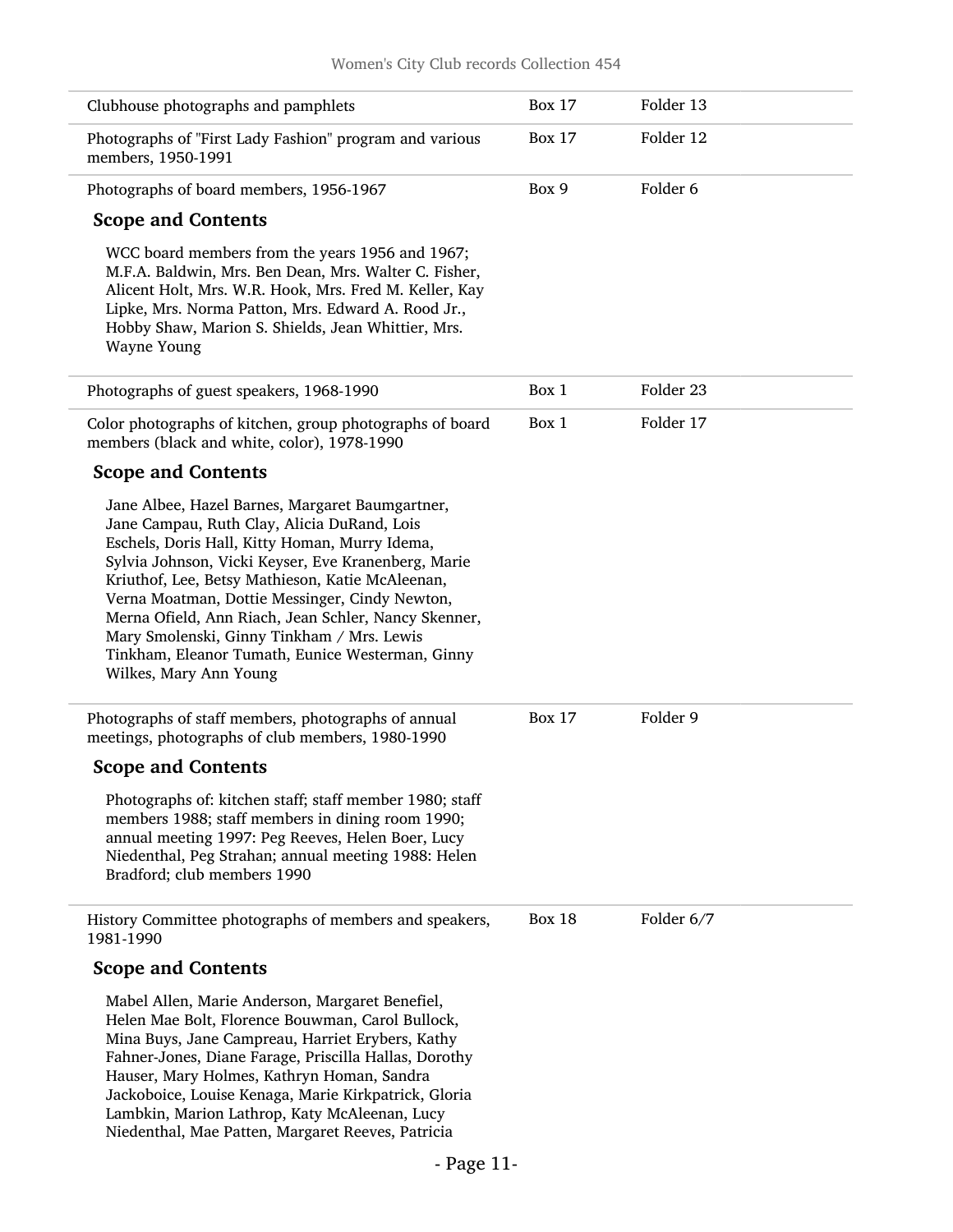Renucci, Catherine Rhodes, Charlene Rice, Laura May Ripley, Wilma Schaafsma, Marie Schaefer, Ann Sigardson, Betsy Smiley, Sharon Vance, Jane Vander Heide, Jane / Jean Whitacker / Whitaker, Jean Whittier, Joyce Winchester, Nancy Wright

| Photographs of "Fortnight 1985" event, photographs of<br>members in clubhouse dining room, 1982-2004                                                                                                                                                                                                                                                                                                                                                                                                                                                                                                                                                                                                                               | Box 1         | Folder 20           |
|------------------------------------------------------------------------------------------------------------------------------------------------------------------------------------------------------------------------------------------------------------------------------------------------------------------------------------------------------------------------------------------------------------------------------------------------------------------------------------------------------------------------------------------------------------------------------------------------------------------------------------------------------------------------------------------------------------------------------------|---------------|---------------------|
| Photographs of Sweet House 1983, president Sandra Martin,<br>Sweet's Hotel, 1983                                                                                                                                                                                                                                                                                                                                                                                                                                                                                                                                                                                                                                                   | Box 9         | Folder <sub>3</sub> |
| Photographs of members with Christmas tree, 1984                                                                                                                                                                                                                                                                                                                                                                                                                                                                                                                                                                                                                                                                                   | <b>Box 12</b> | Folder 4            |
| Black and white photograph of head chef, color photograph<br>of woman in white dress on stairs, 1984                                                                                                                                                                                                                                                                                                                                                                                                                                                                                                                                                                                                                               | <b>Box 17</b> | Folder 10           |
| <b>Scope and Contents</b>                                                                                                                                                                                                                                                                                                                                                                                                                                                                                                                                                                                                                                                                                                          |               |                     |
| "Cassie 1984" written on back of color photograph                                                                                                                                                                                                                                                                                                                                                                                                                                                                                                                                                                                                                                                                                  |               |                     |
| Photographs of club members, photographs of decorations<br>in clubhouse dining room, 1984-2014                                                                                                                                                                                                                                                                                                                                                                                                                                                                                                                                                                                                                                     | Box 7         | Folder 13           |
| "Focus on Women" brochure and photographs, 1985-1986                                                                                                                                                                                                                                                                                                                                                                                                                                                                                                                                                                                                                                                                               | Box 1         | Folder 21           |
| Photographs of club events and members, 1980-1990                                                                                                                                                                                                                                                                                                                                                                                                                                                                                                                                                                                                                                                                                  | Box $12$      | Folder 6/7          |
| <b>Scope and Contents</b>                                                                                                                                                                                                                                                                                                                                                                                                                                                                                                                                                                                                                                                                                                          |               |                     |
| Photographs of: no date: podium setup, members<br>near Christmas tree, Nancy Skenner modeling, Sharon<br>Vauce fashion show, Priscilla Hallas membership<br>committee; 1980: black and white photographs of club<br>recruiting station, members in dining room, members<br>quilting; St. Cecilia Musical Society's Tour of Homes<br>1985; sofa delivery 1989; fortnight 1985; black and<br>white photographs by Melissa White - club members<br>playing cards; geranium sale; annual meeting;<br>children's Christmas program; Sylvia Johnson, Betty<br>Vandenberg, Sharon Vauce picnic; 1990: Christmas<br>coffee program, Louise Schaefer, Karen Orr, Mary<br>Holmes, Barb Hudson, Sandra Martin, Barb Grossman,<br>Anne Ryckman |               |                     |
| Description of Christmas decorations and photographs,<br>1985-1995                                                                                                                                                                                                                                                                                                                                                                                                                                                                                                                                                                                                                                                                 | Box 9         | Object 2            |
|                                                                                                                                                                                                                                                                                                                                                                                                                                                                                                                                                                                                                                                                                                                                    |               |                     |

Photographs of club events and members, 1978-1991

#### Scope and Contents

Photographs of: Suzuki violin performance 1988; Murry Idema and speaker from Williamsburg 1978; Irma Cornelius; Ruth Hendrickson; Lucy McLall, Helen Bradford; rose garden 1985; Mrs. Dubraw, Mrs. Geerdes, Mrs. Vandenberg; summer luncheon 1989; needlework annual Christmas tree Victorian room 1991; black and white photograph 1980; photographs Box 12 Folder 8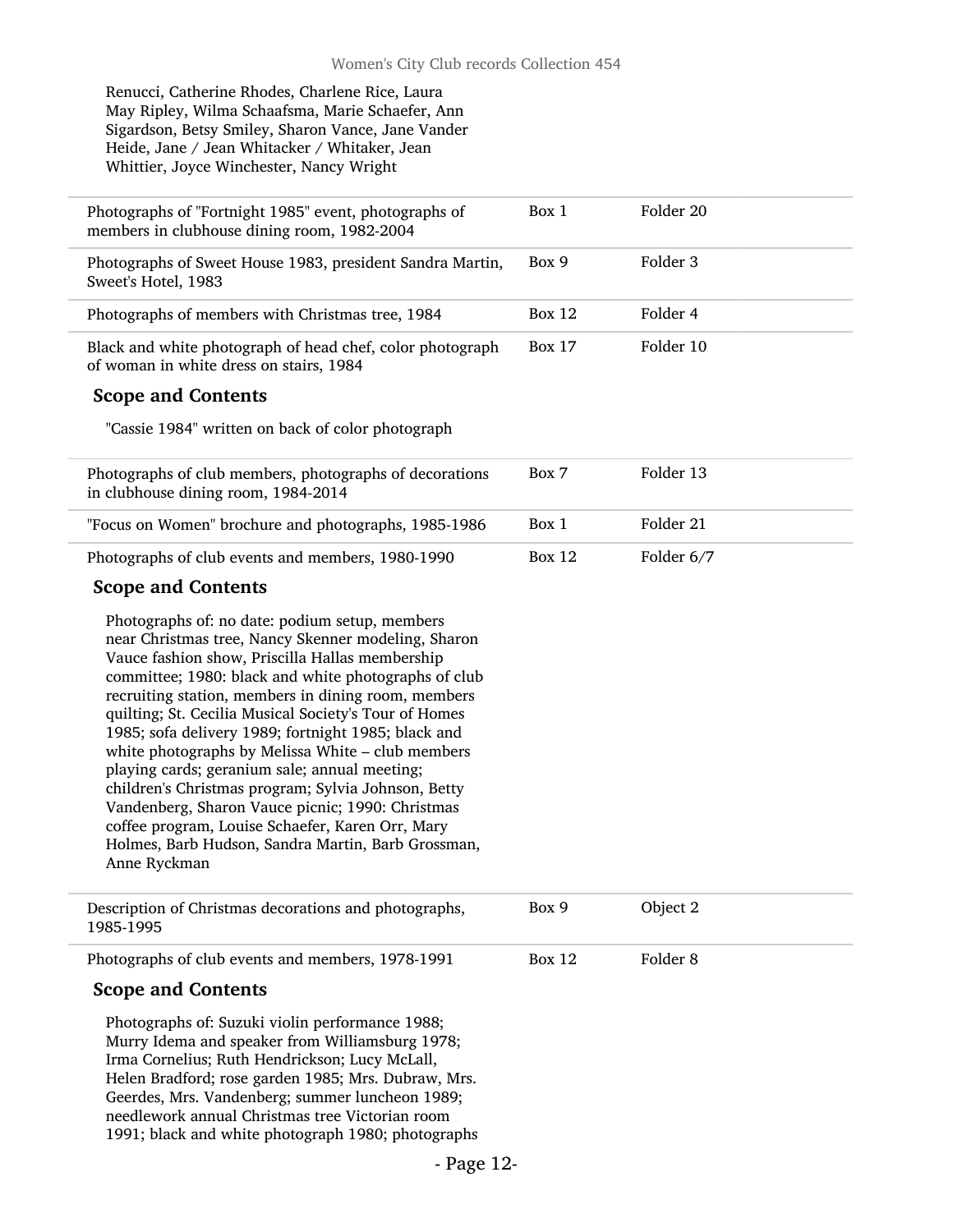of decorations and furniture; annual meeting: Dorotha Pitcher, Buddy Hisall, Pat Renucci, Jane Coudrey, Betty Robbins; Margaret Reeves; roses presented to past presidents

Photographs of annual meeting, 1997

Box 12 Folder 9

#### Scope and Contents

Photographs of: past presidents, "members who remembered to wear their hats!", Nancy Wright, Claudia Hardy, guest speaker Diana Sieger (GR Foundation)

| Photographs of Thanksgiving dinner, 1987                                                                | Box 12 | Folder 3        |
|---------------------------------------------------------------------------------------------------------|--------|-----------------|
| Photographs of Christmas decorations, 1988-2000                                                         | Box 9  | Folder<br>13/14 |
| Photographs of fashion show event, 1990                                                                 | Box 1  | Folder 16       |
| Photographs of St. Patrick's dinner and theater dinner, 1990                                            | Box 12 | Folder 2        |
| Photographs taken at annual meeting, May 1992                                                           | Box 12 | Folder 5        |
| Women's history month luncheon speeches and<br>photographs, display materials. Sweet House information, | Box 1  | Folder 1        |

photographs, display materials, Sweet House information, 1994

#### Scope and Contents

Deb Afton, Barbara Allen, Hildegarde Babson, Ann Beck, Virginia Becker, Mrs. William Bennett, Mrs. John Bertsch, Beverly Block, James Bouwman, Lydia Brooks, Mrs. Edkal Buys, Mrs. Robert Campau, Marti Childs, Mrs. Franklin Cornelius, Jean Day, Carol Dodge / Mrs. Russell B. Dodge, Helen Emerson, Shirley Feighner, Jean Feldman, Audrey Galloway, Betty Jane Genger, Gerry, Marilyn Gordon, Emma Grachtrup, Claudia Hardy, Ruth Hendrickson, Kathryn Homan, Nancy Hubert, Barbara Hudson, Mary Hydrick, Lois Johnson, Phyllis Jones, Helga Kleinschmidt, Mrs. Henry Lathrop, Josephine Luton / Mrs. Harry H. Luton, Marian MacKinnan, Sandra Martin / Mrs. Joseph Martin, Mrs. George McAleenan, Anne Miller, Helen Morrisey, Virginia "Ginny" Neis, Mae Preston / Mrs. Randall R. Preston, Charlene Rice, Mrs. I.A. Robbins, Mrs. Harold Smiley, Isabelle Steinhauer, Marie Steketee, Betty Vandenberg, Hazel Vandenberg / Mrs. Arthur Vandenberg, Joanne VanderVennen, Sarah Westnick, Mrs. Wilson Whittier, Nancy Wright

| "The Cat's Meow" party photographs, Sep 10, 1994 | Box 7         | Folder 14 |
|--------------------------------------------------|---------------|-----------|
| Christmas party photographs, 1994                | Box 12        | Folder 1  |
| Photographs taken at annual meeting, May 1996    | <b>Box 17</b> | Folder 1  |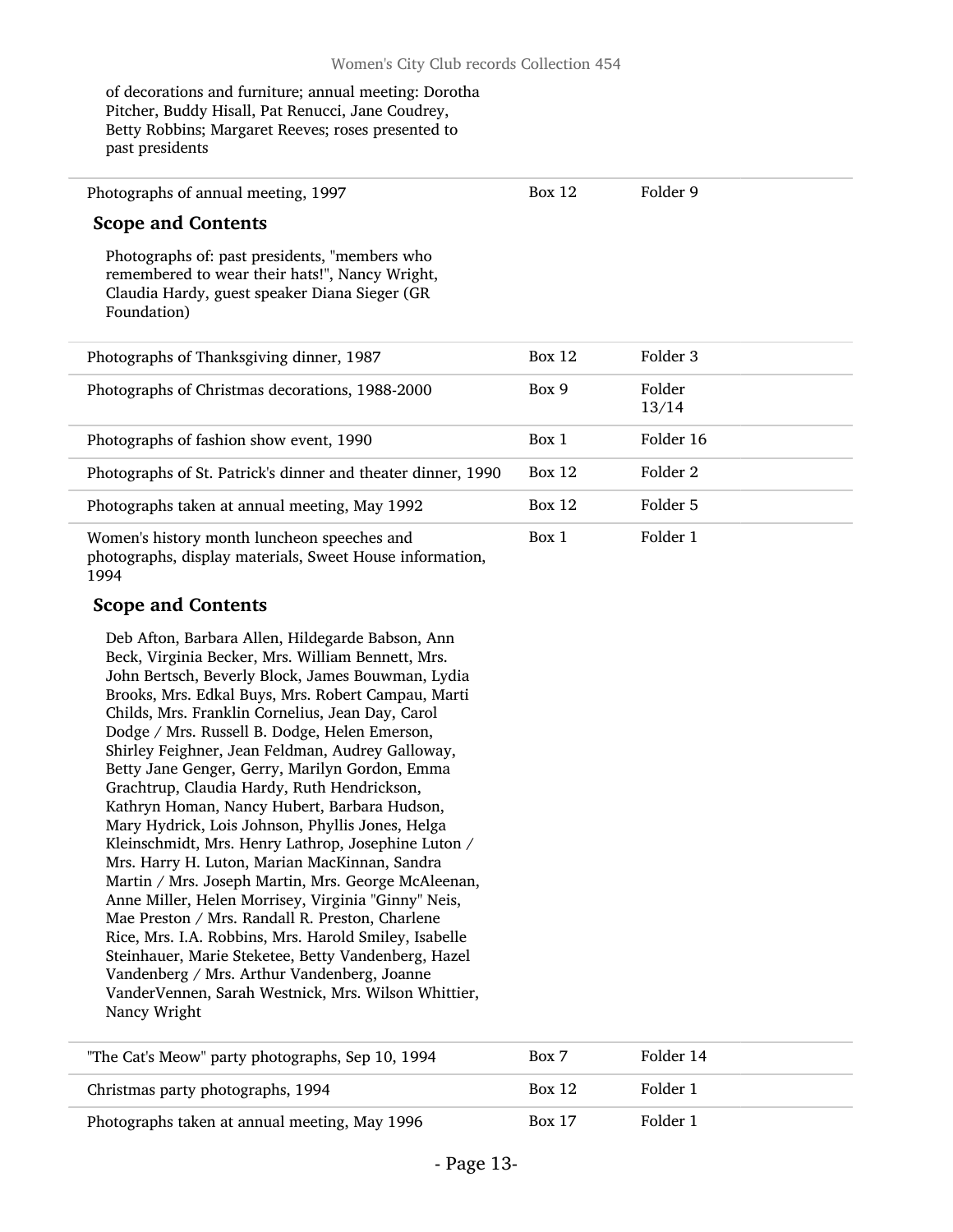| Photographs taken at annual meeting, 1997                                                                                                                                                                                                                                                                                                                                                                                                      | <b>Box 17</b> | Folder <sub>2</sub> |
|------------------------------------------------------------------------------------------------------------------------------------------------------------------------------------------------------------------------------------------------------------------------------------------------------------------------------------------------------------------------------------------------------------------------------------------------|---------------|---------------------|
| Photograph of board of directors, 1997-1998                                                                                                                                                                                                                                                                                                                                                                                                    | <b>Box 12</b> | Folder 13           |
| <b>Scope and Contents</b>                                                                                                                                                                                                                                                                                                                                                                                                                      |               |                     |
| Barbara Amberg, Nancy Bilski Bailey, Mia Bertsch,<br>Martha Dewey, Shirley Feighner, Constance "Connie"<br>Flaherty, Claudia Hardy, Marian MacKinnon,<br>Charmian Norton, Molly Karnitz Parker, Mary<br>Cornelia Porter, Carol Rocheleau, Anne-Marie Rudell,<br>Jane Vander Heide, Barbara Vander Hyde, Joann<br>VanderVennen, Sharon Vonk, Rev. B. Margaret Voss,<br>Gwen Ward, Carol Wigert                                                  |               |                     |
| Photograph of board of directors, 1998                                                                                                                                                                                                                                                                                                                                                                                                         | <b>Box 12</b> | Folder 11           |
| <b>Scope and Contents</b>                                                                                                                                                                                                                                                                                                                                                                                                                      |               |                     |
| Photo taken in May 1998; Nancy Bailey, Mia Bertsch,<br>Fred Deane, Shirley Feighner, Constance "Connie"<br>Flaherty, Claudia Hardy, Lois Johnson, Marian<br>MacKinnon, Charmian Norton, Molly Parker, M.C.<br>Porter, Betty Robbins, Jane Vander Heide, Joann<br>VanderVennen, Marilyn Vankat, Ruth VanTil, Sharon<br>Vonk, Carol Wigert                                                                                                       |               |                     |
| Photographs of boat trip on the Grand River, 1998                                                                                                                                                                                                                                                                                                                                                                                              | <b>Box 12</b> | Folder 10           |
| Photographs of ice cream social and tea/garden party, 1998                                                                                                                                                                                                                                                                                                                                                                                     | <b>Box 17</b> | Folder 3            |
| Photograph of board of directors, 1999                                                                                                                                                                                                                                                                                                                                                                                                         | <b>Box 12</b> | Folder 12           |
| <b>Scope and Contents</b>                                                                                                                                                                                                                                                                                                                                                                                                                      |               |                     |
| Helen Blinkhorn, Frederick Deane, Constance "Connie"<br>Flaherty, Audrey Galloway, Lois Johnson, Ora Jones,<br>Virginia "Ginny" Neis, Marilyn Vankat, Ruth VanTil,<br>Sharon Vonk, Gwen Ward, Carol Wigert, Marilyn Zost                                                                                                                                                                                                                       |               |                     |
| Photographs and list of attendees of Millennium Honoree<br>luncheon, Mar-May 2000                                                                                                                                                                                                                                                                                                                                                              | Box 2         | Object 5            |
| Photographs of board members (yearly), 2001-2003                                                                                                                                                                                                                                                                                                                                                                                               | <b>Box 23</b> | Folder <sub>8</sub> |
| <b>Scope and Contents</b>                                                                                                                                                                                                                                                                                                                                                                                                                      |               |                     |
| 2001-2002 Board, 2002-2003 Board; Ethel Ackerson,<br>Ann Beck, Helen Blinkhorn, Mrs. William Bowen,<br>Rosemary Cornelius, Carol Dodge, Emma Gratchup,<br>Mary Hieshetter, Ora Jones, Katherine Locke, Marilyn<br>Lundquist, Ginny Neis, Lucy Niedenthal, Charmain<br>Norton, Irene Nowak, Betty Robbins, Jacqueline<br>Saunders, Doris Sleeman, Marjory VanderPloeg, Joann<br>Vander Vennen, Ruth VanTil, Mrs. Dudley Waters,<br>Marilyn Zost |               |                     |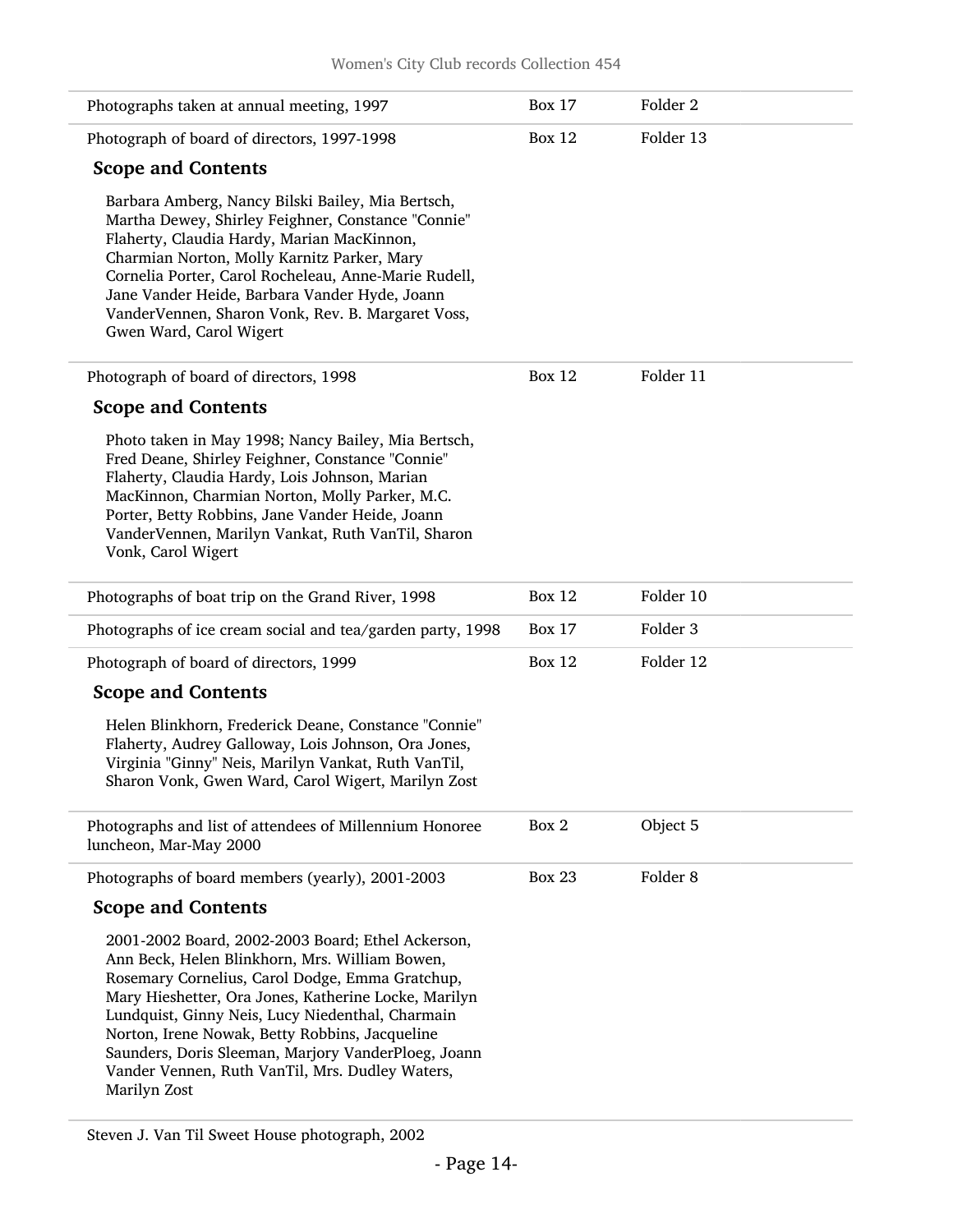|                                                                     | Box 2 | Folder 1  |  |
|---------------------------------------------------------------------|-------|-----------|--|
| Photographs of birthday party for Betty, 2010                       | Box 7 | Folder 1  |  |
| Photographs of "Princess Tea" program, Nov 2013                     | Box 7 | Folder 11 |  |
| Photographs of garden tour event and Christmas<br>celebration, 2013 | Box 7 | Folder 10 |  |
| St. Patrick's and Valentine's day photographs, 2014                 | Box 7 | Folder 12 |  |

#### ^ [Return to Table of Contents](#page-1-0)

#### <span id="page-14-0"></span>Series 3: Publications

#### Scope and Contents

This series contains publications by the Women's City Club or affiliated clubs.

### <span id="page-14-1"></span>Subseries a: Bulletins

| Title/Description           | <b>Instances</b> |          |
|-----------------------------|------------------|----------|
| Bulletin, May 1924-Jun 1926 | <b>Box 11</b>    | Object 1 |
| Bulletin, Sep 1926-Jun 1928 | Box 11           | Object 2 |
| Bulletin, Sep 1928-Jun 1930 | Box 11           | Object 3 |
| Bulletin, Sep 1930-Jun 1932 | Box 11           | Object 4 |
| Bulletin, Sep 1932-Jun 1934 | Box 11           | Object 5 |
| Bulletin, Sep 1934-Jun 1936 | <b>Box 19</b>    | Object 1 |
| Bulletin, Sep 1936-Jun 1938 | <b>Box 19</b>    | Object 2 |
| Bulletin, Sep 1938-Jun 1940 | <b>Box 19</b>    | Object 3 |
| Bulletin, Sep 1940-Jun 1942 | <b>Box 19</b>    | Object 4 |
| Bulletin, Sep 1942-Jun 1944 | <b>Box 19</b>    | Object 5 |
| Bulletin, Sep 1944-Jun 1946 | <b>Box 19</b>    | Object 6 |
| Bulletin, Sep 1946-Jun 1948 | <b>Box 19</b>    | Object 7 |
| Bulletin, Sep 1948-Jun 1950 | <b>Box 20</b>    | Object 1 |
| Bulletin, Sep 1950-Jun 1952 | <b>Box 20</b>    | Object 2 |
| Bulletin, Sep 1952-Jun 1954 | <b>Box 20</b>    | Object 3 |
| Bulletin, Aug 1954-Sep 1956 | <b>Box 20</b>    | Object 4 |
| Bulletin, 1957              | <b>Box 20</b>    | Object 5 |
| Bulletin, Jan-Jun, 1958     | <b>Box 20</b>    | Object 6 |

Bulletin, Jul-Jun 1958-1960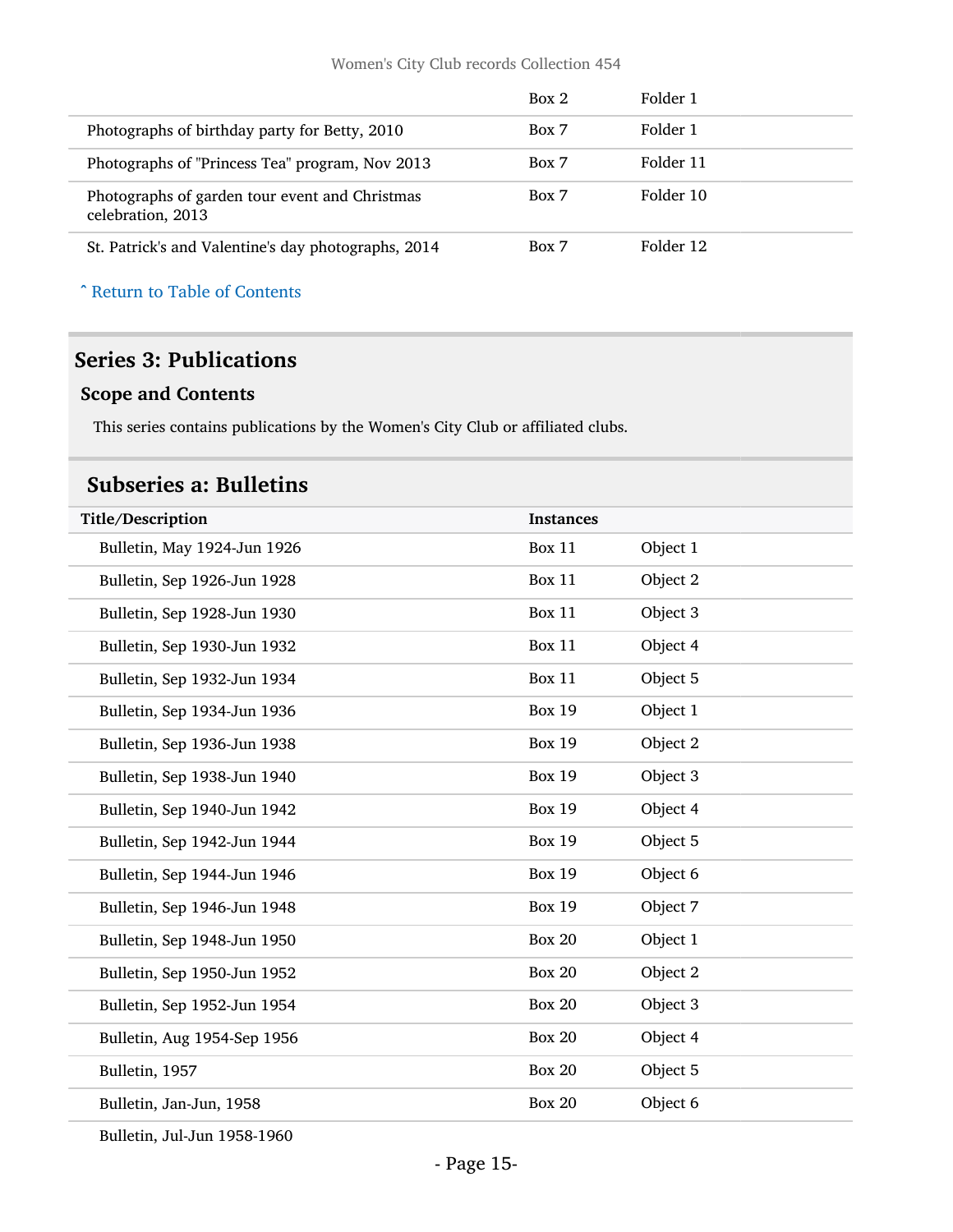|                                    | <b>Box 14</b> | Object 1  |
|------------------------------------|---------------|-----------|
| Bulletin, Jul-Jun 1960-1962        | <b>Box 14</b> | Object 2  |
| Bulletin, Jul-Jun 1962-1964        | <b>Box 14</b> | Object 3  |
| Bulletin, Jul-Jun 1964-1966        | <b>Box 14</b> | Object 4  |
| Bulletin, Jul-Jun 1966-1968        | <b>Box 14</b> | Object 5  |
| Bulletin, Jul-Jun 1968-1970        | <b>Box 14</b> | Object 6  |
| Bulletin, Jul-Jun 1970-1972        | <b>Box 21</b> | Object 1  |
| Bulletin, Jul-Jun 1972-1974        | <b>Box 21</b> | Object 2  |
| Bulletin, Jul-Jun 1974-1976        | <b>Box 21</b> | Object 3  |
| Bulletin, Jul 1976-Jun 1978        | <b>Box 13</b> | Object 1  |
| Bulletin, 1978-1980                | <b>Box 13</b> | Object 2  |
| Bulletin, 1980-1982                | <b>Box 13</b> | Object 3  |
| Bulletin, 1982-1984                | <b>Box 13</b> | Object 4  |
| Bulletin, Sep 1984-Dec 1985        | <b>Box 22</b> | Folder 12 |
| Bulletin, Jan-Jul/Aug 1986         | <b>Box 22</b> | Folder 11 |
| Bulletin, 1986-1988                | <b>Box 13</b> | Object 5  |
| Bulletin, 1988-1990                | <b>Box 13</b> | Object 6  |
| Bulletin, Oct 1990-Dec 1991        | <b>Box 10</b> | Folder 6  |
| Bulletin, 1990-1992                | <b>Box 13</b> | Object 7  |
| Bulletin - club rosters, 1990-1997 | <b>Box 10</b> | Folder 5  |
| Bulletin, 1991                     | <b>Box 10</b> | Folder 7  |
| Bulletin, Jun 1992-Dec 1992        | <b>Box 22</b> | Folder 10 |
| Bulletin, 1993                     | Box 8         | Folder 6  |
| Bulletin, 1993                     | <b>Box 36</b> | Folder 9  |
| Bulletin, 1994                     | Box 8         | Folder 7  |
| Bulletin, 1994                     | <b>Box 37</b> | Folder 1  |
| Bulletin, 1995                     | Box 8         | Folder 8  |
| Bulletin, 1995                     | <b>Box 37</b> | Folder 2  |
| Bulletin - November, 1995          | <b>Box 10</b> | Folder 8  |
| Bulletin, Jan-Jul 1996             | Box 8         | Folder 9  |
| Bulletin, 1996                     | <b>Box 37</b> | Folder 3  |
| Bulletin, 1998                     | <b>Box 36</b> | Folder 1  |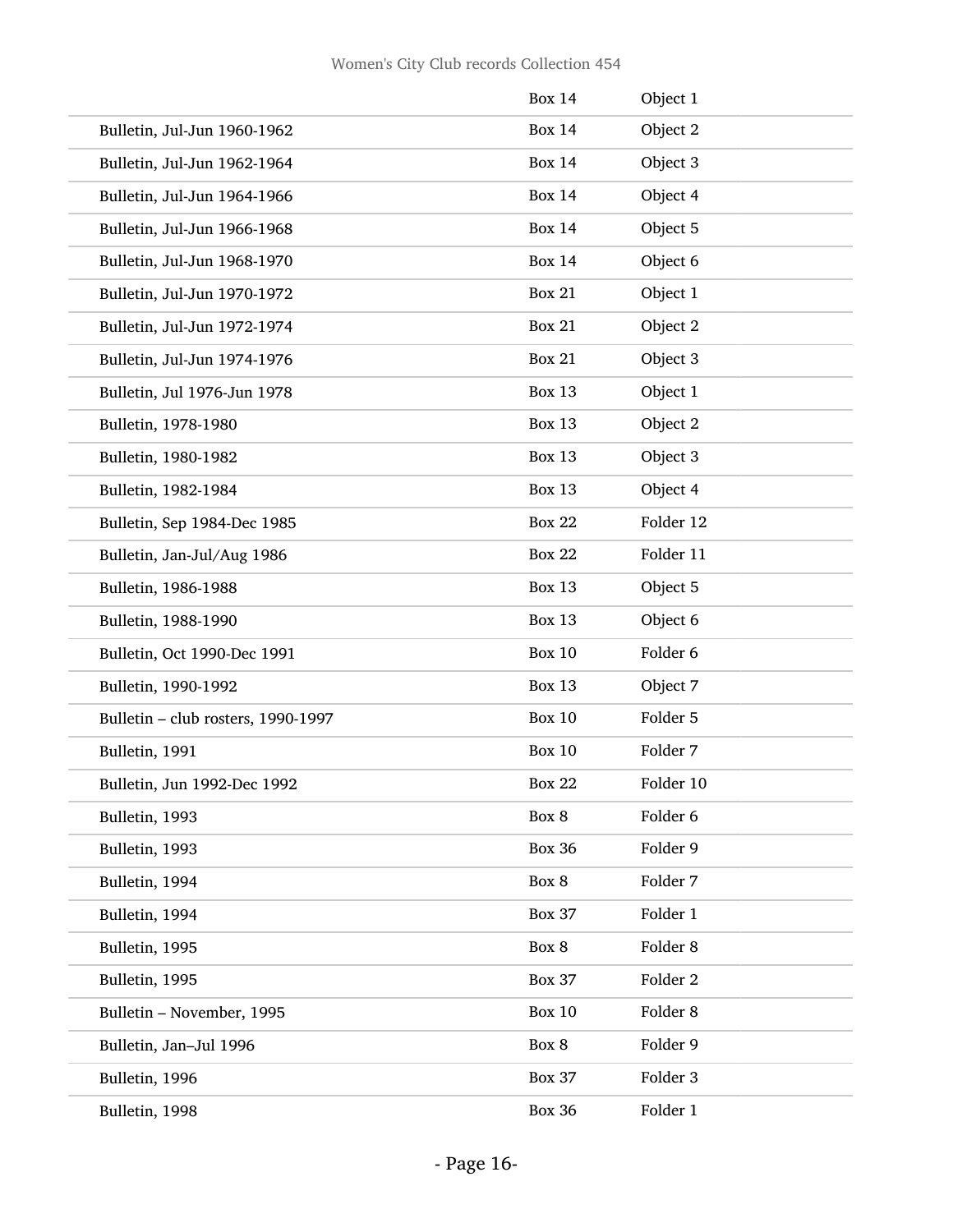| Bulletin, 1999             | <b>Box 36</b> | Folder <sub>2</sub> |
|----------------------------|---------------|---------------------|
| Bulletin, 2000             | <b>Box 36</b> | Folder 3            |
| Bulletin, 2001             | <b>Box 36</b> | Folder 4            |
| Bulletin, 2002             | <b>Box 36</b> | Folder 5            |
| Bulletin, 2003             | <b>Box 36</b> | Folder 6            |
| Bulletin, 2003             | <b>Box 37</b> | Folder 4            |
| Bulletin, 2004             | <b>Box 36</b> | Folder 7            |
| Bulletin, 2005             | <b>Box 22</b> | Folder 13           |
| Bulletin, 2006             | Box 8         | Folder 1            |
| Bulletin, 2007             | <b>Box 36</b> | Folder <sub>8</sub> |
| Bulletin, 2008             | Box 8         | Folder <sub>2</sub> |
| Bulletin, 2009             | <b>Box 22</b> | Folder 14           |
| Bulletin, 2010             | Box 8         | Folder 3            |
| Bulletin, 2010             | <b>Box 37</b> | Folder 5            |
| <b>Scope and Contents</b>  |               |                     |
| Jun and Dec issues missing |               |                     |
| Bulletin, Jan-Oct 2012     | Box 8         | Folder 5            |
| Bulletin, Feb-Dec 2011     | Box 8         | Folder 4            |
| Bulletin, 2013             | <b>Box 23</b> | Folder 1            |
| Bulletin, 2014             | <b>Box 23</b> | Folder <sub>2</sub> |
| Bulletin, 2015             | <b>Box 23</b> | Folder 3            |
| Bulletin, 2016             | <b>Box 23</b> | Folder 4            |
| Bulletin, 2017             | <b>Box 23</b> | Folder 5            |
| Bulletin, Jan-Apr 2018     | <b>Box 23</b> | Folder 6            |

### <span id="page-16-0"></span>Subseries b: Hazel Vandenberg columns

#### Scope and Contents

This sub-series contains photocopies of Hazel Vandenberg's regular column in the Bulletin.

| Title/Description                               | <b>Instances</b> |          |
|-------------------------------------------------|------------------|----------|
| Photocopied Hazel Vandenberg columns, 1934-1939 | Box 1            | Folder 2 |
| Photocopied Hazel Vandenberg columns, 1940-1942 | Box 1            | Folder 3 |
| Photocopied Hazel Vandenberg columns, 1943-1945 | Box 1            | Folder 4 |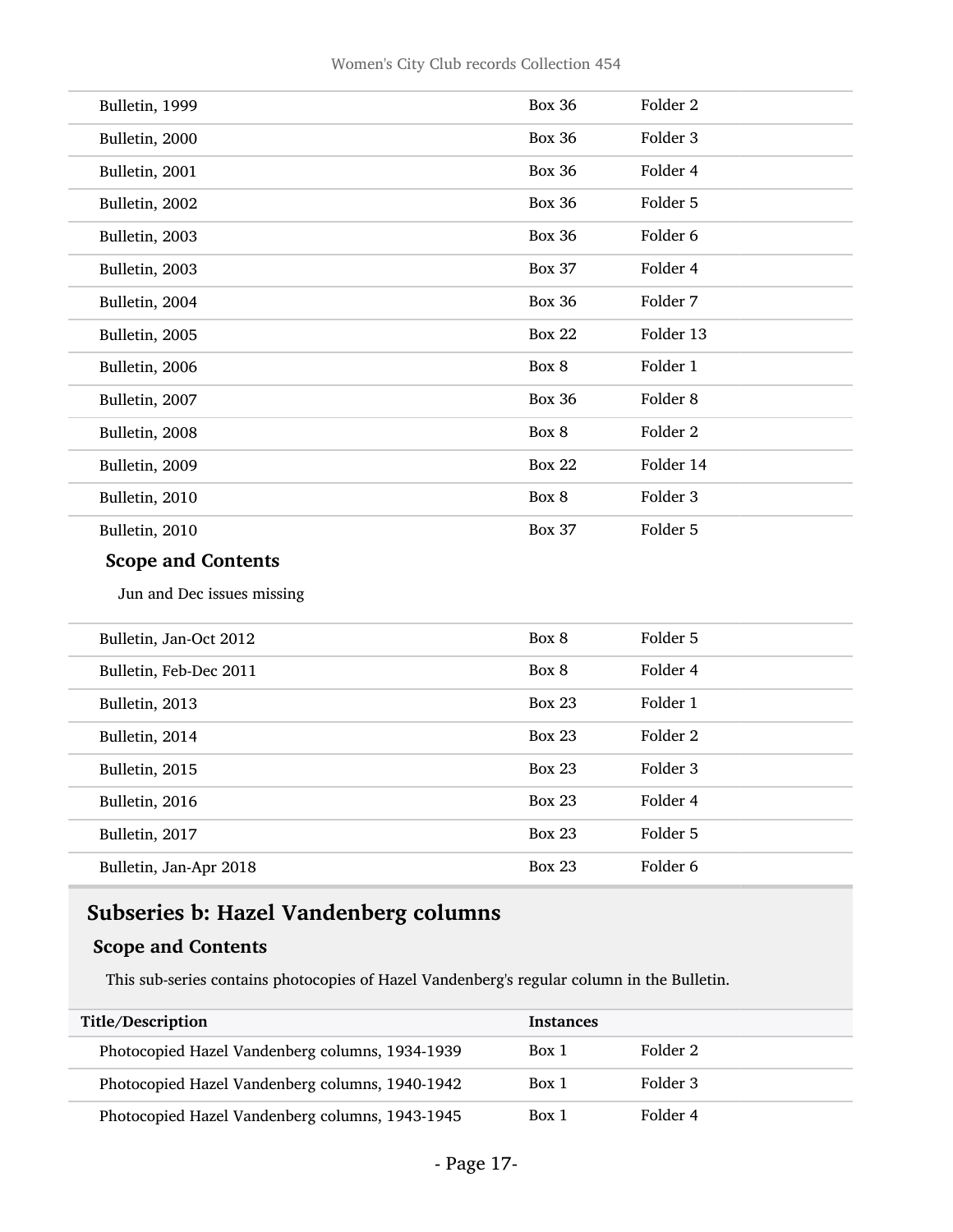<span id="page-17-0"></span>

| Photocopied Hazel Vandenberg columns, 1946-1947  | Box 1            | Folder 5  |
|--------------------------------------------------|------------------|-----------|
| Photocopied Hazel Vandenberg columns, 1948-1950  | Box 1            | Folder 6  |
| <b>Subseries c: Newsletters</b>                  |                  |           |
| Title/Description                                | <b>Instances</b> |           |
| Newsletters, Dec 1996, Jan/Feb, Apr 1997         | Box 22           | Folder 4  |
| Newsletter, Jan – Dec 1997                       | Box 8            | Folder 10 |
| Newsletter, Sep - Dec 1996                       | Box 8            | Folder 11 |
| <b>Subseries d: Affiliated Club Publications</b> |                  |           |

<span id="page-17-1"></span>

| Title/Description                                                             | <b>Instances</b> |          |
|-------------------------------------------------------------------------------|------------------|----------|
| Annual announcement of the Grand Rapids Women's Club,<br>1900-1901            | <b>Box 30</b>    | Folder 1 |
| Annual announcement of the Grand Rapids Women's Club,<br>1904-1910, 1904-1910 | <b>Box 11</b>    | Folder 1 |
| Teachers Club Newsletter, Apr 1941                                            | Box 9            | Folder 2 |
| Women lawyers association of MI – western region<br>directors, Dec 1989       | <b>Box 22</b>    | Folder 7 |

#### ^ [Return to Table of Contents](#page-1-0)

### <span id="page-17-2"></span>Series 4: Daily Diaries/Journals

#### Scope and Contents

This series contains daily diaries/journals that were used to track the Women's City Club's visitors. Each book contains sign-in sheets and some notes on the day-to-day events of the club.

| Title/Description | <b>Instances</b> |          |
|-------------------|------------------|----------|
| Daily diary, 1983 | <b>Box 25</b>    | Object 1 |
| Daily diary, 1984 | <b>Box 25</b>    | Object 2 |
| Daily diary, 1985 | <b>Box 25</b>    | Object 3 |
| Daily diary, 1986 | <b>Box 25</b>    | Object 4 |
| Daily diary, 1987 | <b>Box 24</b>    | Object 1 |
| Daily diary, 1988 | <b>Box 24</b>    | Object 2 |
| Daily diary, 1989 | <b>Box 24</b>    | Object 3 |
| Daily diary, 1990 | <b>Box 24</b>    | Object 4 |
| Daily diary, 1991 | <b>Box 26</b>    | Object 1 |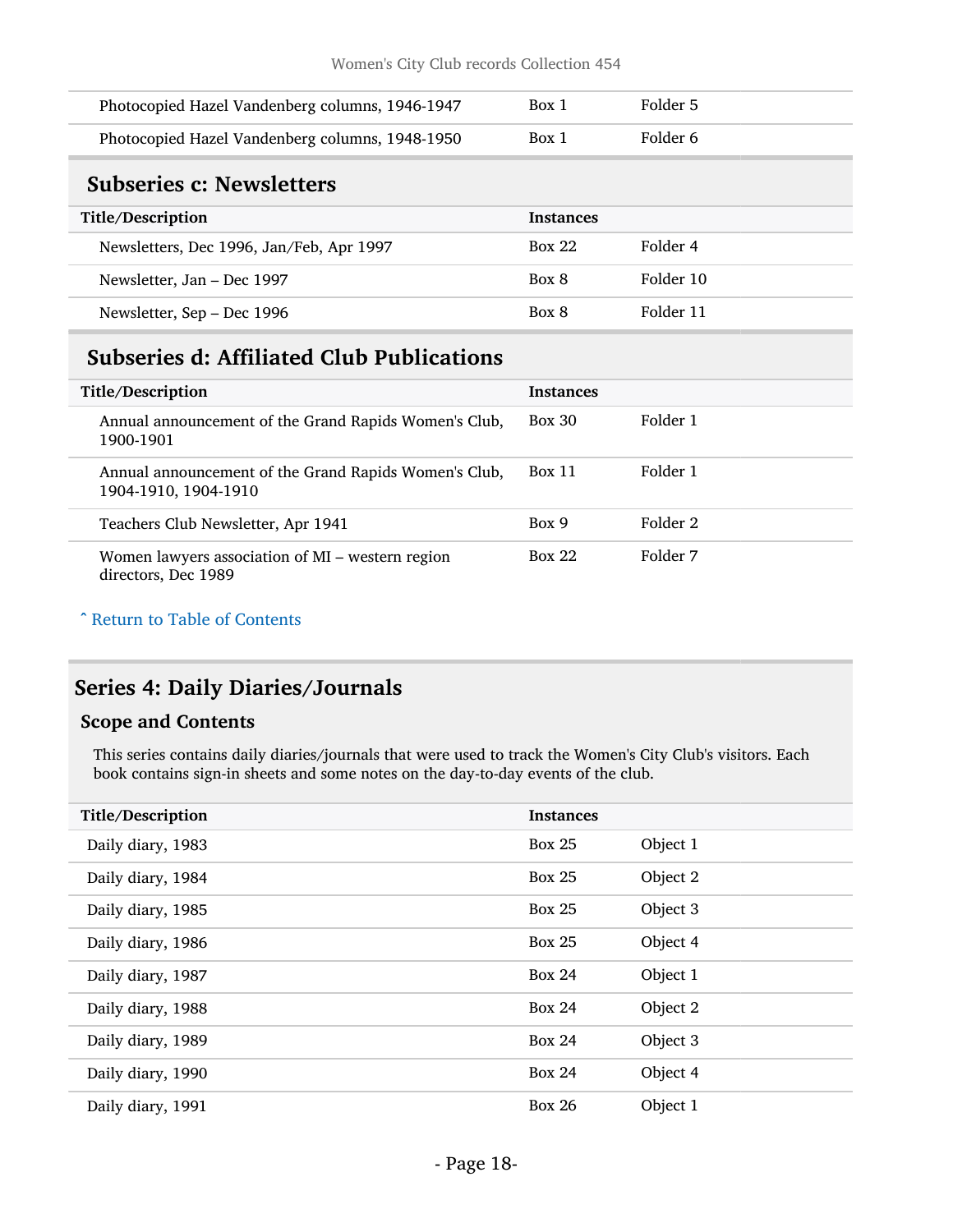| Daily journal, 1992 | <b>Box 26</b> | Object 2 |
|---------------------|---------------|----------|
| Daily journal, 1993 | <b>Box 26</b> | Object 3 |
| Daily journal, 1994 | <b>Box 26</b> | Object 4 |
| Daily journal, 1995 | <b>Box 27</b> | Object 1 |
| Daily journal, 1996 | <b>Box 27</b> | Object 2 |
| Daily journal, 1997 | <b>Box 27</b> | Object 3 |
| Daily journal, 1998 | <b>Box 27</b> | Object 4 |
| Daily journal, 1999 | <b>Box 28</b> | Object 1 |
| Daily journal, 2000 | <b>Box 28</b> | Object 2 |
| Daily journal, 2001 | <b>Box 28</b> | Object 3 |
| Daily journal, 2002 | <b>Box 28</b> | Object 4 |
| Daily journal, 2003 | <b>Box 29</b> | Object 1 |
| Daily journal, 2004 | <b>Box 29</b> | Object 2 |
| Daily journal, 2005 | <b>Box 29</b> | Object 3 |
| Daily journal, 2006 | <b>Box 29</b> | Object 4 |
| Daily journal, 2007 | Box 4         | Object 1 |
| Daily journal, 2008 | Box 4         | Object 2 |
| Daily journal, 2009 | Box 4         | Object 3 |

^ [Return to Table of Contents](#page-1-0)

### <span id="page-18-0"></span>Series 5: Correspondence

#### Scope and Contents

This series contains a small collection of correspondence, including letters and cards both received and sent by members and affiliates.

| Title/Description                               | <b>Instances</b> |           |
|-------------------------------------------------|------------------|-----------|
| Jean Feldman memorial cards - incoming          | Box 7            | Folder 8  |
| Letter to members regarding Sweet House repairs | <b>Box 22</b>    | Folder 1  |
| Thank you cards (incoming)                      | Box 9            | Folder 11 |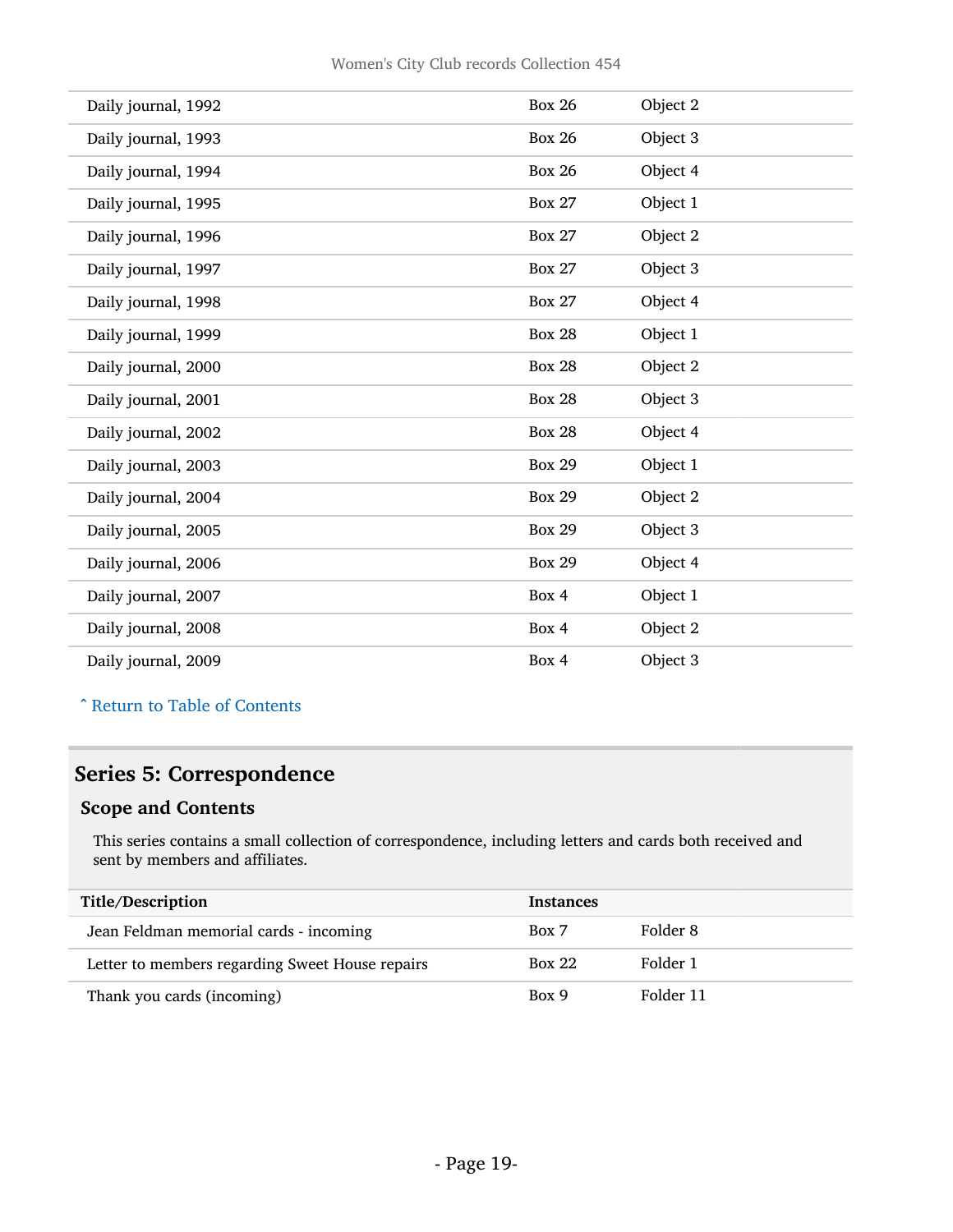Box 22 Folder 6

#### Scope and Contents

Marti Childs, Cheryl L. Nelson, Mount Mercy Academy, Home Tour, HHA, Shirley Meyer and Abigail Adams, Mary Jane, Charlotte High School

Membership acceptance letter, membership card, 1968-1988

#### Scope and Contents

Betty Baxter/Mrs. Richard B. Baxter

Correspondence (incoming, internal, outgoing), donation thank-you note template, 1988-1989 Box 17 Folder 14

#### Scope and Contents

Correspondence received from: Downtown Maintenance Board (incoming), Ann Arbor WCC invitation to events (incoming), Estelle Wolf will (incoming), Gladys A. Clark will (incoming), final tabulation of questionnaires (internal), bulletin notes (internal), Michigan State Insurance Bureau regarding assistance in Arrow Roofing Co. dispute (outgoing), thank you note from World Affairs Council of West Michigan (incoming), The Grand Rapids Press biographical information re: Ruth Butler to Nancy Wright (incoming), William Azkoul, Irma Cornelius, Carol Crawford, Bess Danos, George Dines, Chris Dorgan, Ronald Dykstra, Marie Heneveld, Benjamin King, Bernice Maynard, Christine Olson, Betty Robbins

Letters and thank you cards to WCC (incoming), 1989 Scope and Contents Correspondence regarding: Gladys A. Clark estate, Anne S. Benninghoff thank-you, Joann Penner thankyou, WCC of Kansas City inquiry re: GR WCC sister clubs and travel benefits, Lynne Walther question regarding standing rules revision, Harbinger of Grand Rapids thank-you Box 17 Folder 21 Correspondence (incoming), 1989-1990 Box 7 Folder 9 Correspondence (incoming), 1989-1991 Box 7 Folder 6

#### Scope and Contents

Correspondence received from: City of Grand Rapids, Heritage Clinic for Women, Kent County Health Department, Greater Grand Rapids Women's History Council, letter to Nancy Wright re: bulletin information on WCC history; Irma Cornelius, Bess H.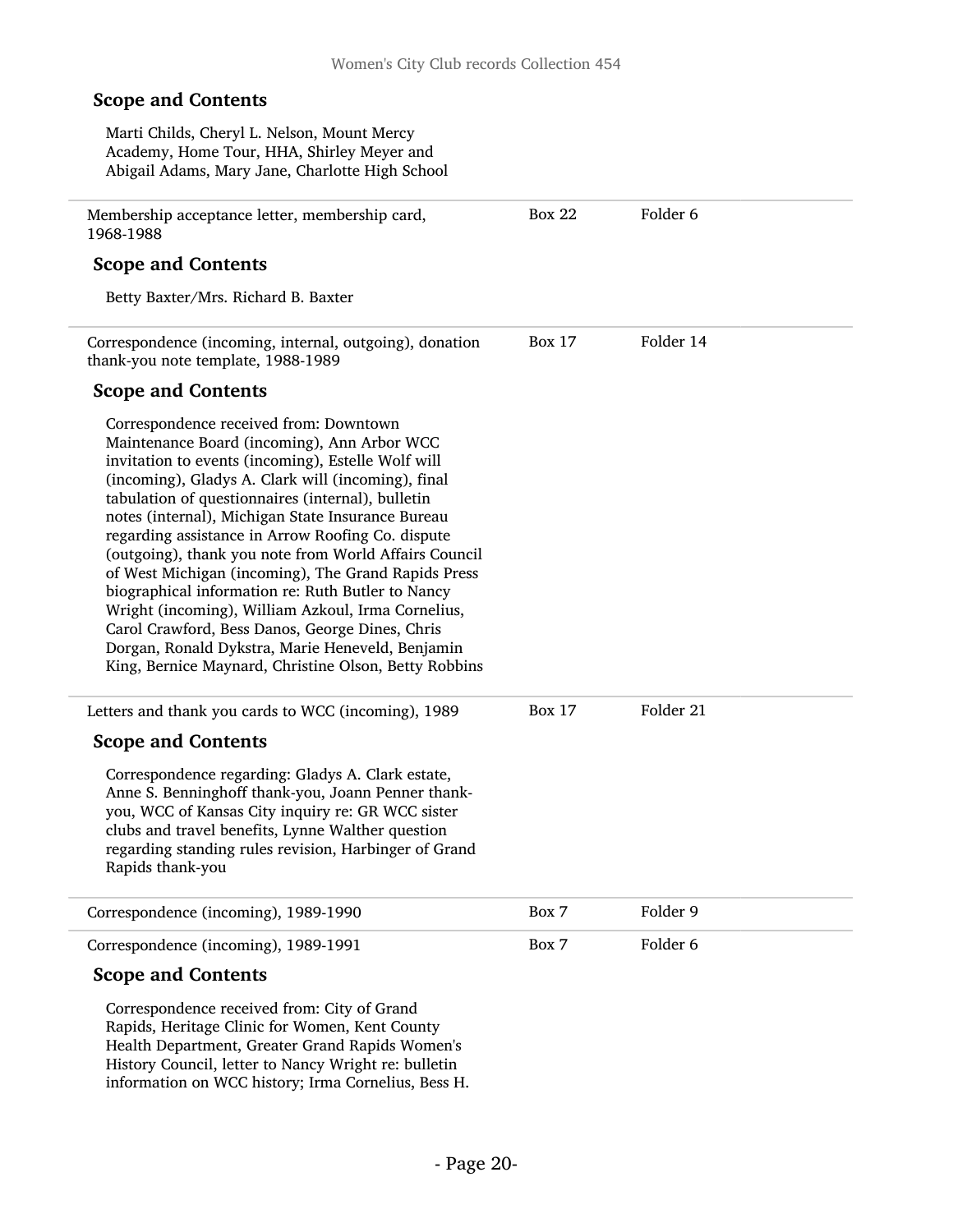Danos, Marie Heneveld, Katy McAleenan, Mary P. Wolf

| Francine Ring letter to WCC regarding GVSU student film,<br>1990                                                                             | <b>Box 18</b> | Folder 5            |  |
|----------------------------------------------------------------------------------------------------------------------------------------------|---------------|---------------------|--|
| Marie Kreuthof letter to WCC regarding potential bible<br>study class, 1990                                                                  | <b>Box 17</b> | Folder 15           |  |
| Correspondence from Italian ambassador and wife<br>regarding February program on Italy (incoming),<br>1990-1991                              | <b>Box 17</b> | Folder 11           |  |
| <b>Scope and Contents</b>                                                                                                                    |               |                     |  |
| Peter F. Secchia, Joan Secchia                                                                                                               |               |                     |  |
| Agnes A. Burch letter to Rosemary Scott regarding donation<br>of memorabilia from Kathryn Homan estate, 1995                                 | <b>Box 17</b> | Folder 7            |  |
| Correspondence (incoming and internal), 1996-1997                                                                                            | Box 7         | Folder 15           |  |
| Membership renewal notice and "Membership in Motion"<br>list of committees (outgoing), 1997                                                  | <b>Box 22</b> | Folder 3            |  |
| Strategic planning meeting card and letter (outgoing), 1997                                                                                  | <b>Box 22</b> | Folder 5            |  |
| <b>Scope and Contents</b>                                                                                                                    |               |                     |  |
| Letter and card sent to members in September 1997                                                                                            |               |                     |  |
| GRPL donation acknowledgment letter to Nancy Wright,<br>1998                                                                                 | Box 1         | Folder 7            |  |
| Old Kent Bank and Trust Company correspondence<br>(incoming), thank-you card from Cassie, invitation to<br>Jubilee Tea (outgoing), 1991-1992 | <b>Box 18</b> | Folder <sub>2</sub> |  |
| <b>Scope and Contents</b>                                                                                                                    |               |                     |  |
| Old Kent Bank and Trust Company correspondence<br>refers to donations made from the estates of Laura<br>May Ripley and Jean Sehler to WCC    |               |                     |  |
| <b>A Return to Table of Contents</b>                                                                                                         |               |                     |  |

### <span id="page-20-0"></span>Series 6: Organizational Documents

#### Scope and Contents

This series includes minutes, reports, and other official documents covering the club's legal and business matters.

### <span id="page-20-1"></span>Subseries a: Board Minutes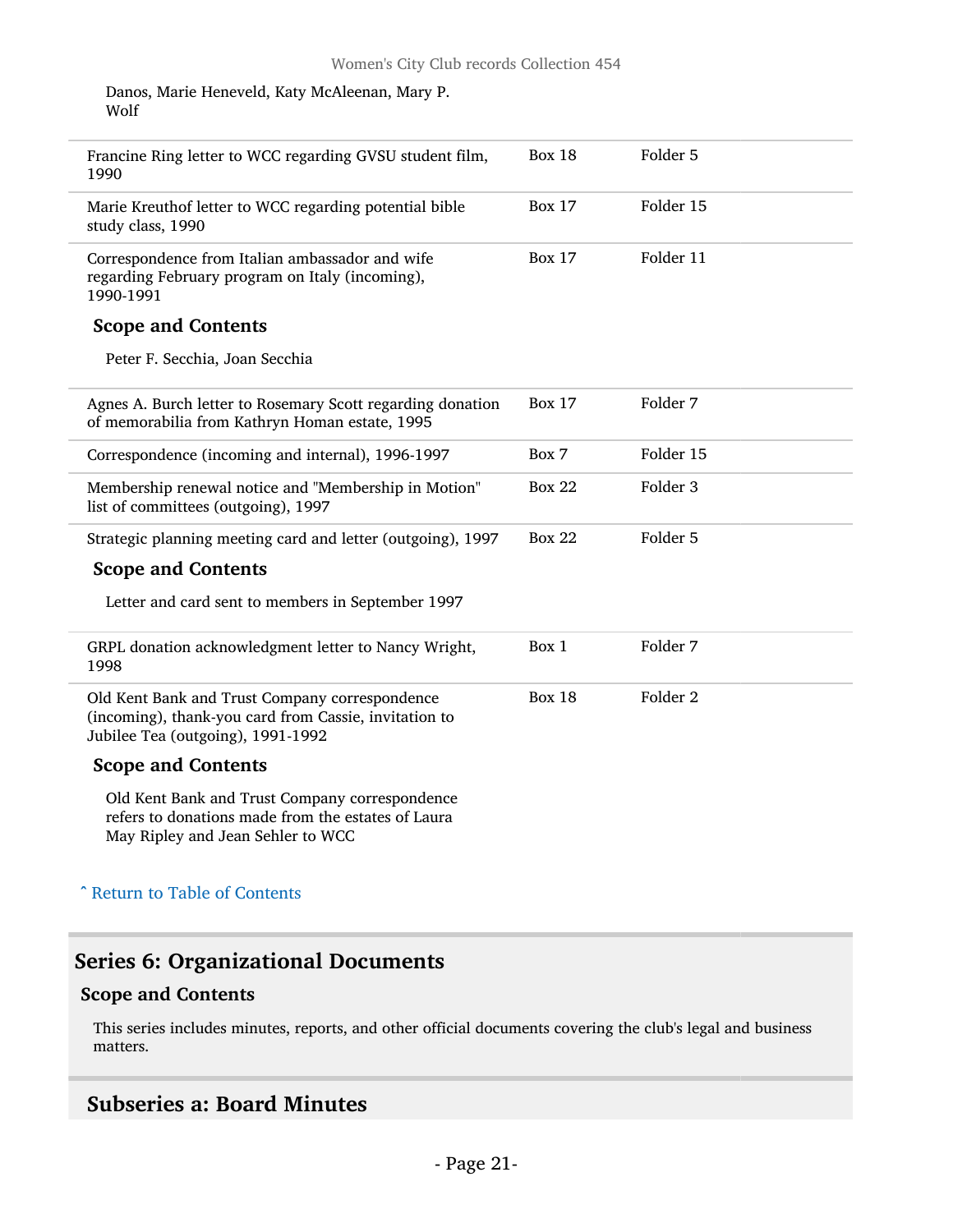| Title/Description                                                                                    | <b>Instances</b> |                     |
|------------------------------------------------------------------------------------------------------|------------------|---------------------|
| Index of WCC's minutes, Board and Executive committees,<br>1930-1963, 1930-1963                      | Box 6            | Object 6            |
| Minutes, 1923-1933                                                                                   | Box 30           | Object 2            |
| Minutes, 1934-1943                                                                                   | <b>Box 31</b>    | Object 1            |
| Minutes, 1943-1953                                                                                   | <b>Box 31</b>    | Object 2            |
| Minutes, 1953-1963                                                                                   | <b>Box 10</b>    | Object 2            |
| Minutes, annual reports, Christmas decor, photos of decor,<br>duties of chairs/committees, 1976-1984 | Box 10           | Object 1            |
| Board Minutes, 1984-1988                                                                             | Box 6            | Folder 1            |
| Minutes, May 19, 1994                                                                                | Box 1            | Folder 10           |
| <b>Scope and Contents</b>                                                                            |                  |                     |
| 70th annual meeting                                                                                  |                  |                     |
| Minutes, 1996-1997                                                                                   | Box 7            | Object 3            |
| Board meeting minutes, 2005-2006                                                                     | Box 7            | Object 2            |
| <b>Subseries b: Board Reports</b>                                                                    |                  |                     |
| Title/Description                                                                                    | <b>Instances</b> |                     |
| Annual Reports, 1986-2009                                                                            | Box 6            | Folder <sub>2</sub> |
| Annual Reports, 1989-1991                                                                            | <b>Box 18</b>    | Folder 3            |
| Annual meeting committee reports, 1991-1993                                                          | <b>Box 17</b>    | Folder 19           |
| Secretary reports, 1995-1996                                                                         | Box 6            | Object 3            |
| Secretary reports, May 1997-May 1998                                                                 | Box 7            | Object 4            |
| Annual meeting minutes - "Secretary's Notebook",<br>1998-1999                                        | Box 7            | Object 5            |
| Secretary reports and minutes, 2001-2002                                                             | Box 5            | Object 3            |

#### <span id="page-21-0"></span>Scope and Contents

Barbara Amberg, Ethel Ackerson, Dawn Babcock, Ann Beck, Mrs. John Bertsch, Robert Black, Helen Blinkhorn, Annette Bonzelaar, Florence Bouwman, Shirley Carroll, Rosemary Cornelius, Shirley Daniels, Rob Deane, Martha Dewey, Carol Dodge, Ann P. Dunham, Emma Grachtrup, Mary Jane Greenfield, Meg Haney, Claudia Hardy, Lois A. Helmus, Mary Hieshetter, Mickey Hieshetter, Marie Hillary, Helen L. Hoerman, Mary Holmes, Lois Johnson, Mrs. Richard Johnson, Ora Jones, Carolyn Karrip, Sue Kincaid, Sylvia Krossof, Yolanda Lee, Theresa Love, Marilyn Lundquist, David Macfarlane, Sandra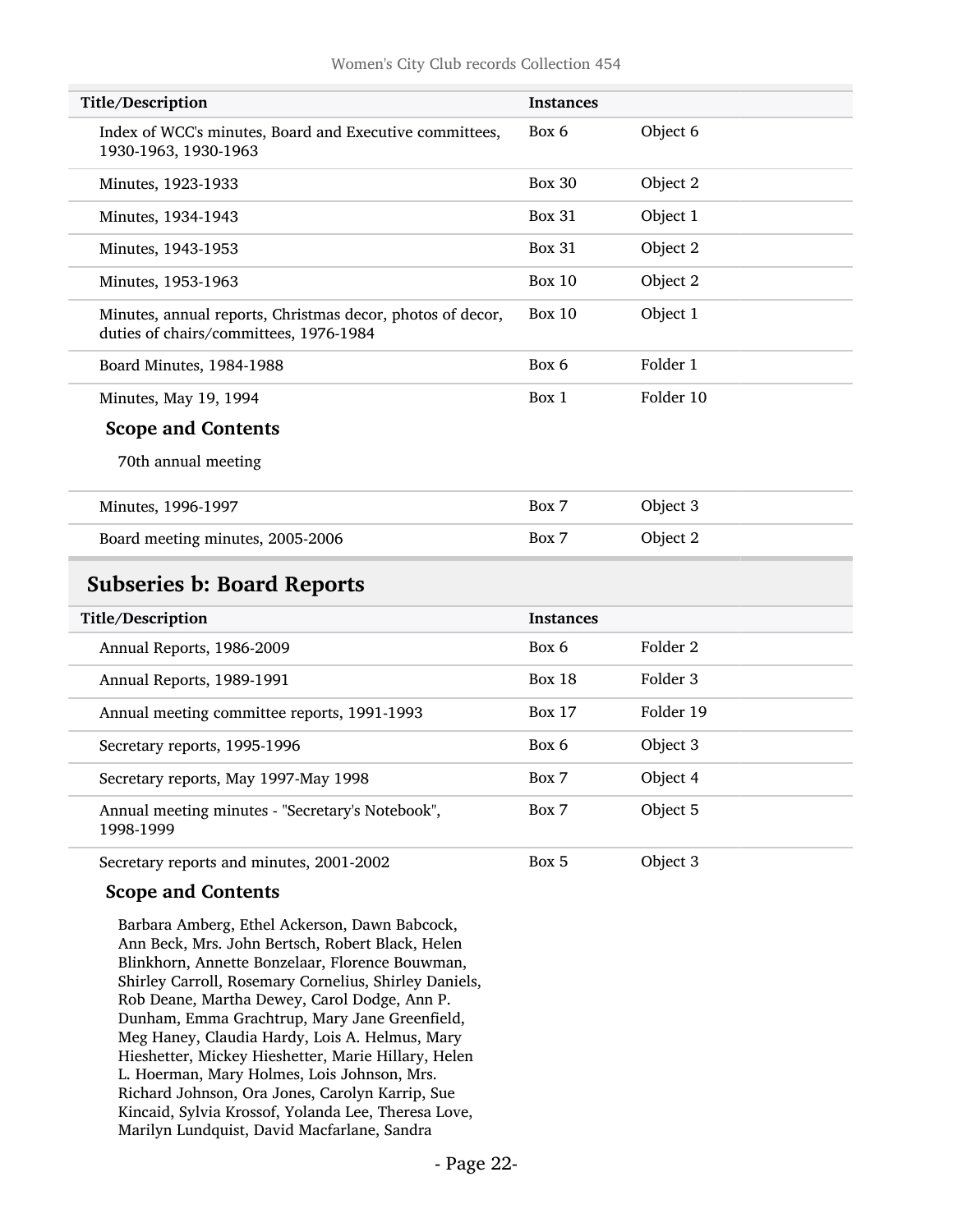Martin, Katy McAleenan, Anne Miller, Edith Miller, Veronica Muldoon, Virginia "Ginny" Neis, Lucy Niedenthal, Charmian Norton, Irene Nowak, Kathy O'Dette, E. Lynne O'Rourke, Dorotha Pitcher, Mae Preston, Emily Jane Ramazzotti, Charlene Rice, Mary Jane Riegling, Betty Robbins, Mrs. I.A. Robbins, Jane Rossi, Louis Sanchez, Jacqueline Saunders, Grace "Lou" Simpson, Doris Sleeman, Mrs. Harold Smiley, Doris Thompson, Iva Tol, Margery "Marge" VanderPloeg, Joann VanderVennen, Marilyn Vankat, Ruth VanTil, Gwen Ward, Sarah Westrick, B.J. Whigman, Jean Whittier, Carol Wigert, Wade Williams, Nancy Wright, Tom Wright, Marilyn Zost

| Secretary reports, 2002-2003 | Box 6 | Object 4 |
|------------------------------|-------|----------|
| Secretary reports, 2003-2004 | Box 6 | Object 5 |
| Secretary reports, 2004-2005 | Box 7 | Object 1 |

### <span id="page-22-0"></span>Subseries c: Organizational Policies and Procedures

| Title/Description                                     | <b>Instances</b> |           |  |
|-------------------------------------------------------|------------------|-----------|--|
| <b>By-Laws</b> , 1936                                 | Box 1            | Folder 22 |  |
| <b>Scope and Contents</b>                             |                  |           |  |
| 3 copies                                              |                  |           |  |
| By-Laws, proposed by-law revision bulletin page, 1950 | Box 9            | Folder 7  |  |
| <b>Scope and Contents</b>                             |                  |           |  |
| 5 copies of by-laws                                   |                  |           |  |
| By-Laws, 1991                                         | <b>Box 17</b>    | Folder 25 |  |
| Nominating committee rules and nominations, 1932-1969 | Box 7            | Folder 5  |  |
| Personnel policies, 1971                              | Box 1            | Folder 26 |  |
| Standing rules, 1991-1992                             | <b>Box 17</b>    | Folder 18 |  |
| President's handbook forms, 1995-2003                 | Box 6            | Object 2  |  |
| <b>Subseries d: Committee Minutes and Reports</b>     |                  |           |  |
| Title/Description                                     | <b>Instances</b> |           |  |
| Finance Committee minutes 1073                        | Box 10           | Folder 1  |  |

<span id="page-22-1"></span>

| THE DESCRIPTION                       | шыашсы |          |
|---------------------------------------|--------|----------|
| Finance Committee minutes, 1973       | Box 10 | Folder 1 |
| Finance Committee minutes, 1974       | Box 10 | Folder 2 |
| Finance Committee minutes, 1975       | Box 10 | Folder 3 |
| Finance Committee minutes, 1976       | Box 10 | Folder 4 |
| Bulletin committee minutes, 1982-1989 | Box 6  | Object 1 |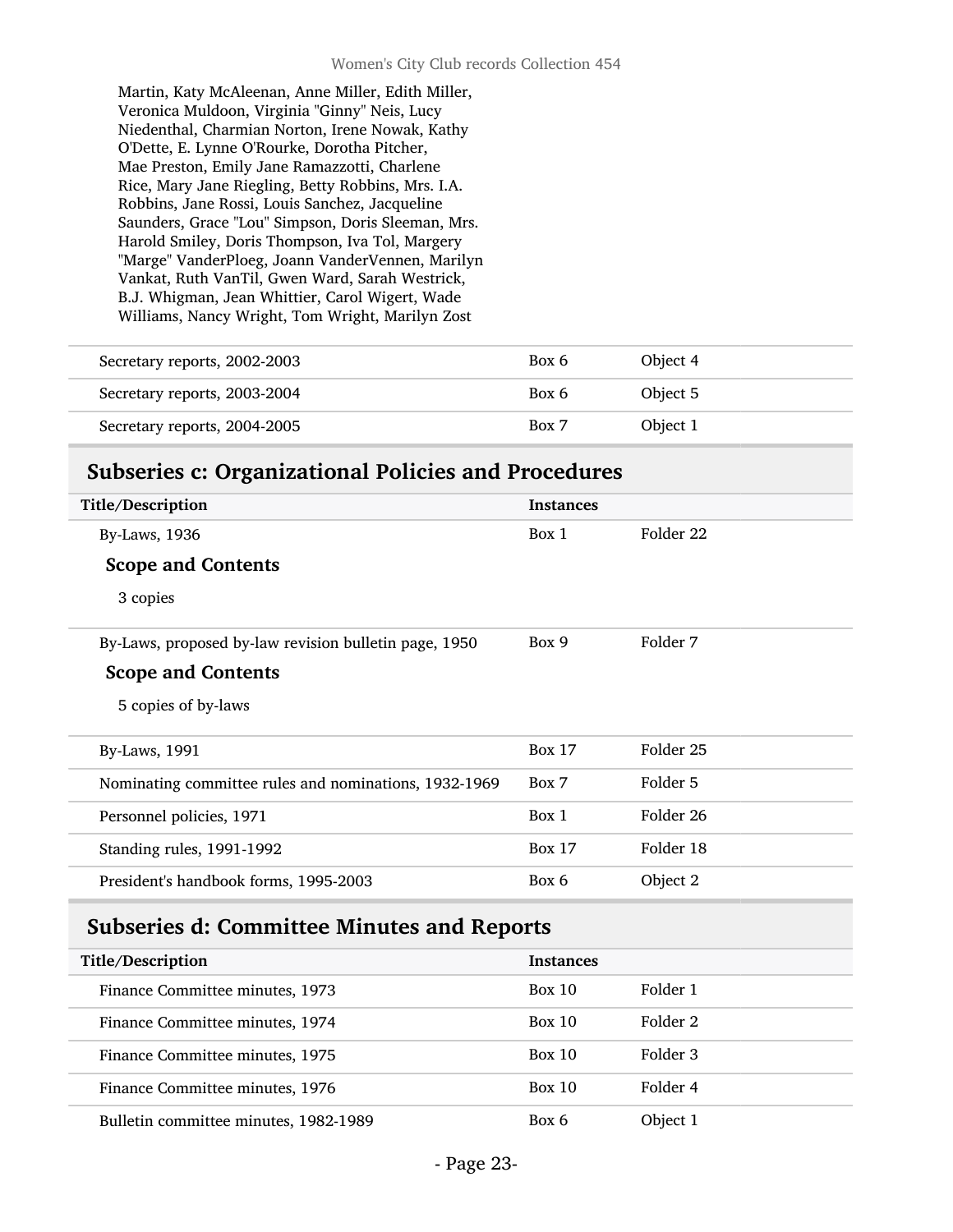| Bulletin committee minutes, 1982-1989                          | <b>Box 30</b> | Object 1  |
|----------------------------------------------------------------|---------------|-----------|
| Committee reports, 1993-1994                                   | <b>Box 18</b> | Folder 10 |
| Committee reports, 1994-1995                                   | Box 1         | Folder 9  |
| Decoration Committee reports and budget requests,<br>1994-1998 | Box 9         | Folder 16 |

### <span id="page-23-0"></span>Subseries e: Committee Documents

| Title/Description                                                                                                                                                                                                                                     | <b>Instances</b> |                      |
|-------------------------------------------------------------------------------------------------------------------------------------------------------------------------------------------------------------------------------------------------------|------------------|----------------------|
| Lafayette parking lot – parking committee documents and<br>news article, 1961-1969                                                                                                                                                                    | Box 1            | Folder <sub>25</sub> |
| Decoration committee - "Christmas is Music" planning<br>documents and decoration photographs, 1970                                                                                                                                                    | Box 1            | Folder <sub>8</sub>  |
| Decoration committee Christmas planning documents and<br>decoration photographs, 1971-1972                                                                                                                                                            | Box 1            | Folder 24            |
| History committee – Dorothy Bean eulogy, speeches,<br>bulletin information, 1971-1994                                                                                                                                                                 | Box 7            | Folder 16            |
| Financial committee documents and correspondence<br>(incoming and internal), 1989-1990                                                                                                                                                                | <b>Box 18</b>    | Folder 1             |
| <b>Scope and Contents</b>                                                                                                                                                                                                                             |                  |                      |
| Correspondence regarding: Insurance inquiry<br>response for Irma Cornelius; Art Institute of Chicago<br>annual exhibition 1924 photocopy; resignation<br>letters: Carol Crawford, Dorothy Neuy; objection to<br>bible study club from Kay Berker 1989 |                  |                      |
| History committee documents, correspondence from<br>Grand Rapids Women's History Council to Nancy Wright,<br>1990-1993                                                                                                                                | <b>Box 17</b>    | Folder 17            |
| <b>Scope and Contents</b>                                                                                                                                                                                                                             |                  |                      |
| Correspondence regarding: WCC furniture and<br>donation history, brochures and women's history<br>month event notices from Grand Rapids Women's<br><b>History Council</b>                                                                             |                  |                      |

### <span id="page-23-1"></span>Subseries f: Membership Information

| Title/Description                                                  | Instances     |           |
|--------------------------------------------------------------------|---------------|-----------|
| Notes on member and members' family deaths – includes<br>addresses | <b>Box 17</b> | Folder 23 |

#### Scope and Contents

Barbara Brandle/Mrs. Donald E., Joanne Herrity/ Mrs. George, Mrs. Pearl J. Froman/Ms. H. Roger, Mrs. Patricia C. Robert, Karen Maupin,/Mrs. Kent,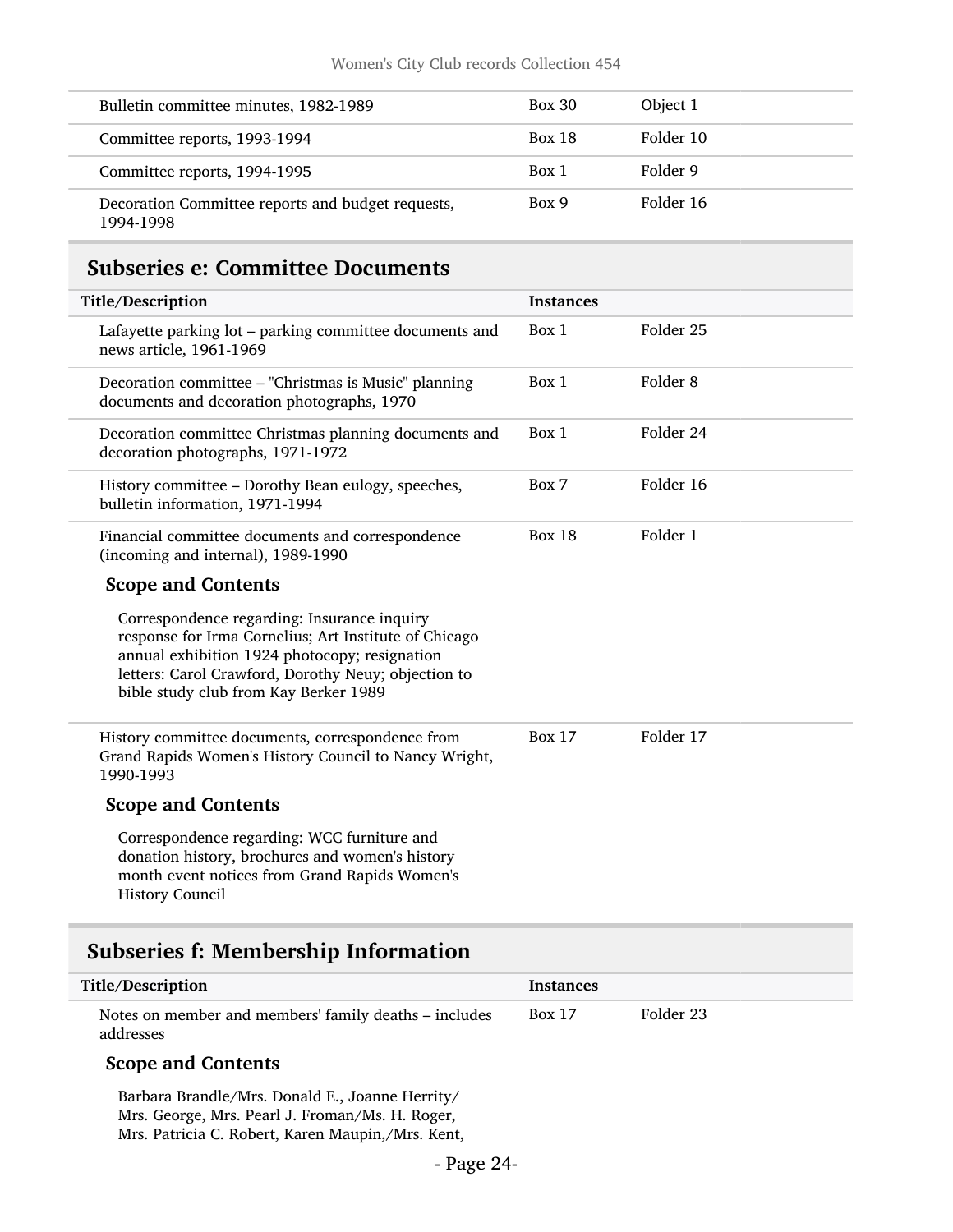Kathryn L. Swanson, Bruce Cornelius, Mr. and Mrs. Franklin Cornelius, Sandra Martin

<span id="page-24-0"></span>

| Affiliated clubs in different states, 1960-1979                                                                   | Box 9            | Object 1             |
|-------------------------------------------------------------------------------------------------------------------|------------------|----------------------|
| Application for membership form, 1979                                                                             | <b>Box 22</b>    | Folder 2             |
| Membership directories, 1997-2002                                                                                 | <b>Box 31</b>    | Folder 1             |
| Membership directories, 2002-2007                                                                                 | <b>Box 31</b>    | Folder 2             |
| <b>Scope and Contents</b>                                                                                         |                  |                      |
| Does not contain 2003-2004 directory                                                                              |                  |                      |
| Membership directory, 2016-2017                                                                                   | <b>Box 22</b>    | Folder 9             |
| <b>Subseries g: Legal Documentation</b>                                                                           |                  |                      |
|                                                                                                                   |                  |                      |
| Title/Description                                                                                                 | <b>Instances</b> |                      |
| Summons and complaint sent to Arrow Roofing and<br>Supply Co. regarding water and air conditioner damage,<br>1989 | <b>Box 17</b>    | Folder <sub>22</sub> |
| <b>Scope and Contents</b>                                                                                         |                  |                      |
| William K. Azkoul                                                                                                 |                  |                      |
| Publication terms and conditions with Cadence regarding<br>WCC bulletin (outgoing), 1989                          | <b>Box 17</b>    | Folder 16            |
| <b>Scope and Contents</b>                                                                                         |                  |                      |

### <span id="page-24-1"></span>Subseries h: Club History Speeches

#### Scope and Contents

This subseries contains speeches delivered by club members on the history of various aspects of the Women's City Club.

| Title/Description                                                          | <b>Instances</b> |           |
|----------------------------------------------------------------------------|------------------|-----------|
| Main dining room wallpaper history                                         | <b>Box 18</b>    | Folder 11 |
| Mrs. Noyes Avery speech "History of the City Club" sound<br>recording reel | <b>Box 17</b>    | Object 1  |
| History of the Women's City Clubhouse, 1853-1974                           | <b>Box 22</b>    | Object 1  |

#### Scope and Contents

Jane Albee, Mathias Alten, Mary Armstrong, Mrs. Noyes L. Avery, Mrs. M.D. Baldwin, Betty Baxter, Carolyn Baxter, Dorothy Bean, Charles Belknap, John Belter, Mrs. William Bennett, Mrs. John Bertsch, Henri Beva, Dorothy Blake, Mrs. William A.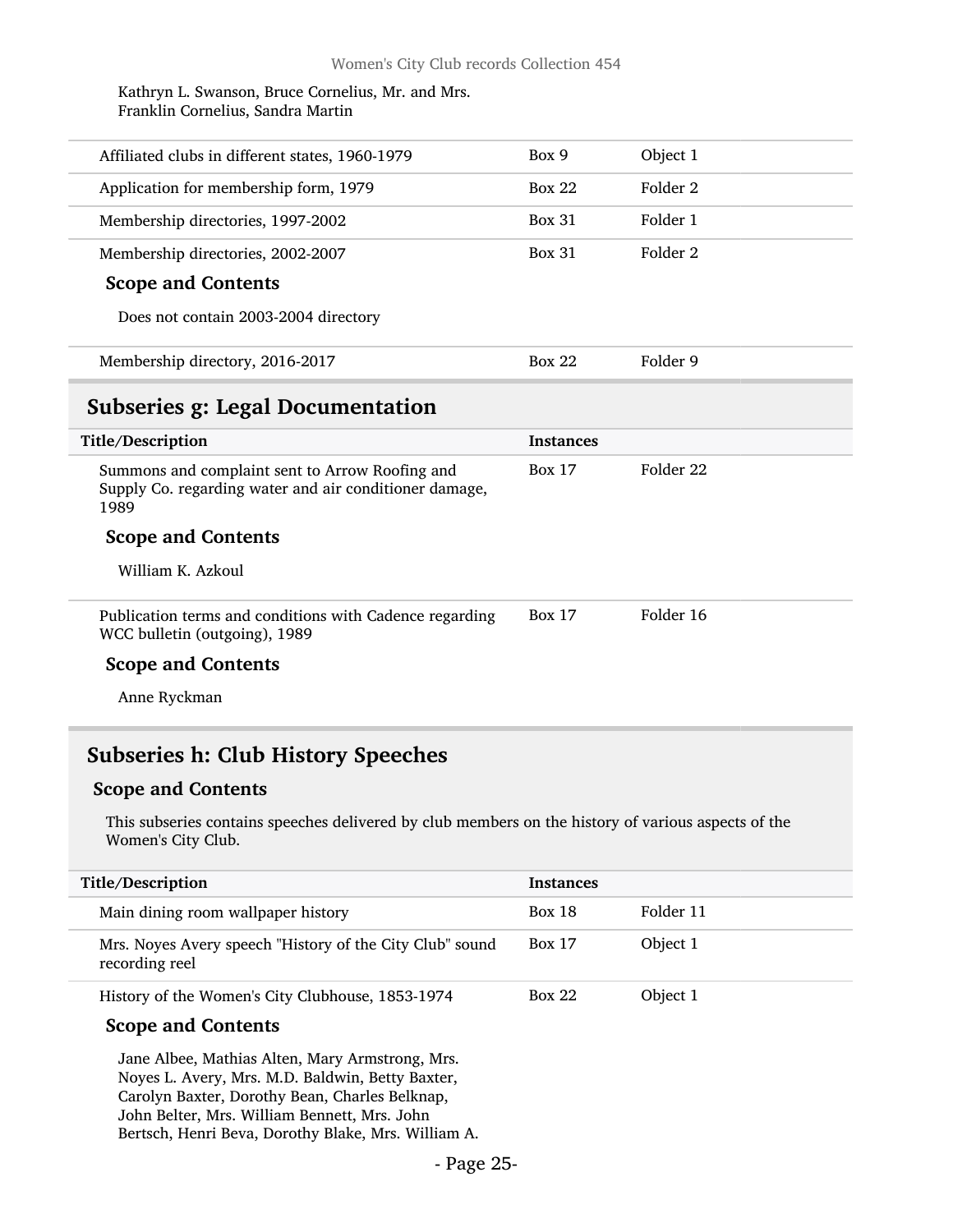Bowen, Mr./Mrs. Russel J. Boyle, Helen Bradford, Grace Breen, William J. Breen, Carolyn Brink, Mrs. H.S. Burland, Mrs. Edkal Buys, Mrs. John Byrne, Birdelle Cady, Mrs. Dudley Cassard, Myrtle Koon Cherryman, Emily Clark, Mrs. Earle Clements, Jr., Mrs. L.A. Cornelius, Jane Cowl, Ira Crawford, Mr./ Mrs. Frank Davis, Mrs. Lawrence Dodge, Bess M. Driscoll, Ruth Dunbar, Edith Dykema, Mrs. John A. Dykstra, Mrs. William Dykstra, Mrs. Charles Easley, Geraldine Farrar, Percy Farrell, Laura Feige, Woodbridge N. Ferris, Mrs. Albert Fetch, Ida Foote, Mrs. Hamer Pace Ford, Mrs. Carl Fowler, Arnold Gingrich, Elizabeth Grant, Mrs. Fred Gray, Mrs. Bertha Greenbaum, Mrs. H. Samuel Greenwalt, Clare Hall, Maude Halladay, Mrs. G.A. Hendricks, Elizabeth Herkner, Elizabeth Herknew, Mrs. W.S. Hills, Allen Hoben, Jessie Hutchins, William Jack, Mrs. Charles Jandorf, Lionel Johnson, Flora Judd, Siegel Judd, Christine Keck, Jane Kennedy, Mrs. E.C. Kinsey, Mrs. Merritt Lawrence, Maurice Carnes LeClaire, Samuel Lemon, Mrs. Daniel N. Lipke, Katherine Locke, Mrs. Frank Longyear, Otto Malek, Mrs. Carl N. Mapes, Judd March, Mrs. McKnight, Marie McCabe, Miss McNabb, Mrs. Floyd McNaughton, Mrs. Richard H. Meade, Jr., Martin Mitchell, Mrs. Samuel Morman, Catherine Murray, Mrs. Newcomb, Mr./Mrs. Lyman Norris, Maria Norris, Dorothy O'Neill, Mrs. R. Edwin Owen, Mrs. Fred Peak, Mabel Perkins, Rollo Peters, Mrs. Donald Porter, Caroline Putnam, Mrs. W. Edward Raiguel, Cora Riggs, Laura May Ripley, Mrs. Mortimer Roberts, Corrine Roosevelt Robinson, May Robson, Ethel Scholes, Mrs. John Schouten, Marjorie Scott, Mrs. Seydell, George Shelby, Rena Belle Shuart, Henrietta Sikkema, Mrs. Howard Silbar, Mr./Mrs. William Alden Smith, Mary Snow, Mrs. H. Wilbert Spense, Mrs. Ernest Stoew, Mrs. Robert Stolz, Mrs. E.A. Stowe, Mr./Mrs. Nathan Strauss, Desdemona Sweet, Martin L. Sweet, Harold Tower, Mrs. Newton Tower, Susan Grant Travis, Bessie Truesdell, Hazel Vandenberg, Mrs. Martin Vandebosch, Mrs. VanDine, Grace Van Hoesen, Katherine Van Steenberg, Genevieve Van Steenbergen, Mrs. Oscar Waer, Mrs. W.J. Wallace, Mr./Mrs. David Warner, Mrs. Dudley Waters, Mrs. J.B. Whinery, Gilbert White, Louise Wilcox, Mrs. Wilson Whittier, Estelle Wolf, G.A. Wolf, Mrs. John Yonkman, Elizabeth Young, Hazel Zellner

"The History of the Women's City Club" and "All About Our House", 1923-1974

Box 1 Folder 11

#### Scope and Contents

Jane Albee, Mary E. Armstrong, Mrs. Noyes L. Avery, Mrs. M.D. Baldwin, Carolyn Baxter, Dorothy Bean, Mrs. William L. Bennett, Mrs. John Bertsch,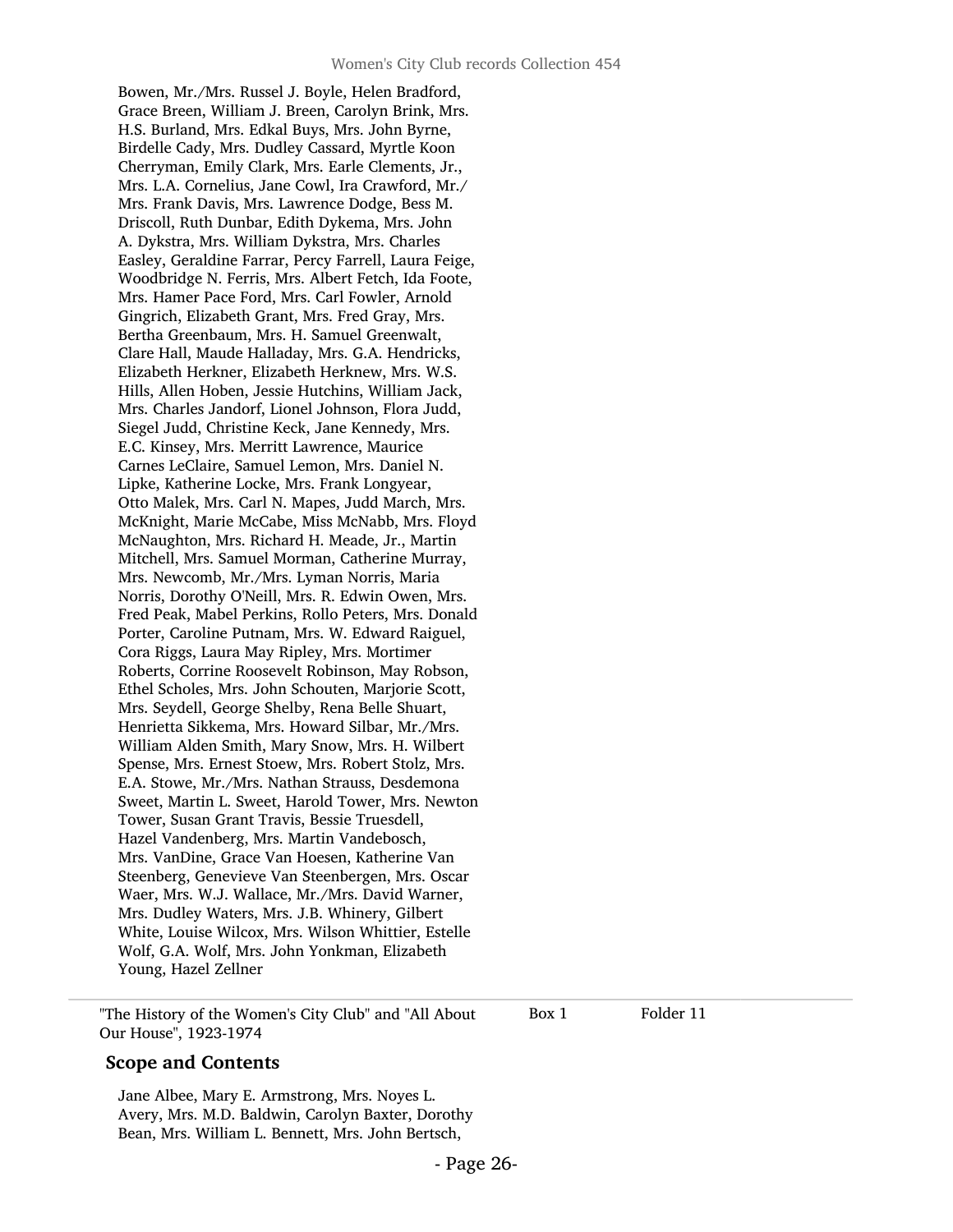Mrs. William A. Bowen, Helen G. Bradford, Mrs. Edkal Buys, Mrs. John T. Byrne, Birdelle Cady, Myrtle Koon Cherryman, Mrs. Earle A. Clements, Jr., Mrs. L.A. Cornelius, Bess M. Driscoll, Ruth Dunbar / Mrs. Martin deWindt, Edith M. Dykema / Mrs. William A. Clute, Mrs. John A. Dykstra, Mrs. Charles G. Easley, Dorothy Everett, Laura Feige / Mrs. Frank Price, Mrs. Hamer Pace Ford, Ida L. Foute, Mrs. Fred M. Gray, Clare J. Hall, Maude Halladay, Mrs. G.A. Hendricks, Elizabeth Herkner, Jessie H. Hutchins, Flora A. Judd, Christine M. Keck, Jane Kennedy, Merritt Lawrence, Mrs. Daniel N. Lipke, Mrs. Carl Mapes, Mrs. Richard H. Meade, Jr., Mrs. Reg. N. O'Neill, Mabel Perkins, Cora M. Riggs, Laura May Ripley, Mrs. Mortimer E. Roberts, Marjorie Scott, Henrietta Sikkema, Mrs. Robert K. Stolz, Martin L. Sweet, Hazel Vandenberg, Grace A. Van Hoesen, Katherine Van Steenberg, Mrs. Oscar E. Waer, Mrs. W.J. Wallace, Mrs. David A. Warner, Mrs. Dudley E. Waters, Mrs. J.B. Whinery, Mrs. Wilson Whittier, Estelle Wolf, Mrs. John F. Yonkman, Elizabeth Young / Mrs. Robert S. Woodridge

Notes on speeches, notes on member addresses, November bulletin, 1986 Box 17 Folder 24

#### ^ [Return to Table of Contents](#page-1-0)

### <span id="page-26-0"></span>Series 7: Ephemera

#### Scope and Contents

This series contains ephemeral items of importance to the history of the Women's City Club.

| Title/Description                                                                   | <b>Instances</b> |           |
|-------------------------------------------------------------------------------------|------------------|-----------|
| Brochures advertising WCC and board members, 1985                                   | Box 1            | Folder 18 |
| Bulletin - May (undated), June luncheon advertisement,<br>honorary life member card | <b>Box 17</b>    | Folder 8  |
| Cookbook - Holiday brunch, 1992                                                     | Box 1            | Folder 15 |
| Dining room menu                                                                    | Box 1            | Folder 14 |
| Guest Register book, Dec 1981-Apr 2018                                              | Box 2            | Object 1  |
| Invitation - Celebrate the new millennium, May 2000                                 | <b>Box 23</b>    | Folder 7  |
| Invitation - Diamond Jubilee, 1998                                                  | <b>Box 18</b>    | Folder 4  |
| <b>Scope and Contents</b>                                                           |                  |           |
| Two copies of invitation                                                            |                  |           |
| Printer's cuts from the Kent Printing Company                                       | <b>Box 26</b>    | Object 5  |